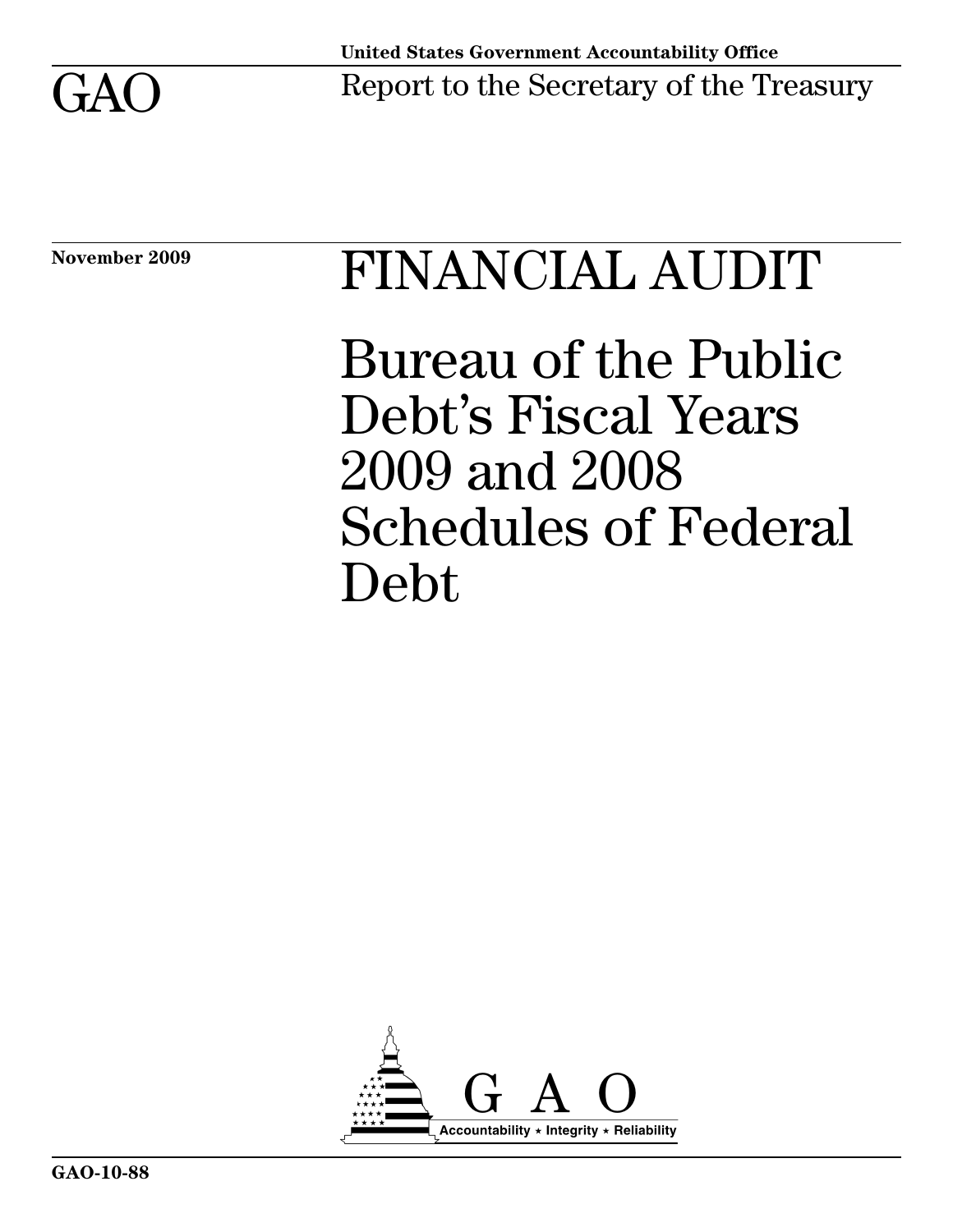

Highlights of [GAO-10-88](http://www.gao.gov/cgi-bin/getrpt?GAO-10-88), a report to the Secretary of the Treasury

# **Why GAO Did This Study**

GAO is required to audit the consolidated financial statements of the U.S. government. Because of the significance of the federal debt held by the public to the governmentwide financial statements, GAO audits the Bureau of the Public Debt's (BPD) Schedules of Federal Debt annually. The audit of these schedules is done to determine whether, in all material respects, (1) the schedules are reliable and (2) BPD management maintained effective internal control over financial reporting relevant to the Schedule of Federal Debt. Further, GAO tests compliance with a significant provision of law related to the Schedule of Federal Debt (statutory debt limit).

Federal debt managed by BPD consists of Treasury securities held by the public and by certain federal government accounts, referred to as intragovernmental debt holdings. The level of debt held by the public primarily reflects how much of the nation's wealth has been absorbed by the federal government to finance prior federal spending in excess of federal revenues. Intragovernmental debt holdings represent balances of Treasury securities held by federal government accounts, primarily federal trust funds such as Social Security, that typically have an obligation to invest their excess annual receipts over disbursements in federal securities.

For a fuller understanding of GAO's opinion on BPD's fiscal years 2009 and 2008 Schedules of Federal Debt, readers should refer to the complete audit report, available by clicking on GAO-10-88, which includes information on audit objectives, scope, and methodology. For more information, contact Gary T. Engel at (202) 512-3406 or engelg@gao.gov.

# FINANCIAL AUDIT

# **Bureau of the Public Debt's Fiscal Years 2009 and 2008 Schedules of Federal Debt**

# **What GAO Found**

In GAO's opinion, BPD's Schedules of Federal Debt for fiscal years 2009 and 2008 were fairly presented in all material respects, and BPD maintained effective internal control over financial reporting relevant to the Schedule of Federal Debt as of September 30, 2009. GAO found no instances of noncompliance in fiscal year 2009 with the statutory debt limit.

As of September 30, 2009 and 2008, federal debt managed by BPD totaled about \$11,898 billion and \$10,011 billion, respectively. As shown in figure 1 below, total federal debt increased over each of the last 4 fiscal years.



During the last 4 fiscal years, managing the federal debt has continued to be a challenge as evidenced by the growth of total federal debt by \$3,980 billion, or 50 percent, from \$7,918 billion as of September 30, 2005, to \$11,898 billion as of September 30, 2009. The increase to the federal debt has become particularly acute since the onset of the recession in December 2007. Federal government actions in response to both the financial market crisis and the economic downturn have added significantly to Treasury's borrowing needs. The fiscal year 2008 increase in total federal debt of \$1,018 billion was the largest annual dollar increase in history; only to be surpassed by the fiscal year 2009 increase of \$1,887 billion. During fiscal years 2008 and 2009, legislation was enacted to raise the statutory debt limit on three different occasions. During this period, the statutory debt limit went from \$9,815 billion to its current level of \$12,104 billion, an increase of 23 percent.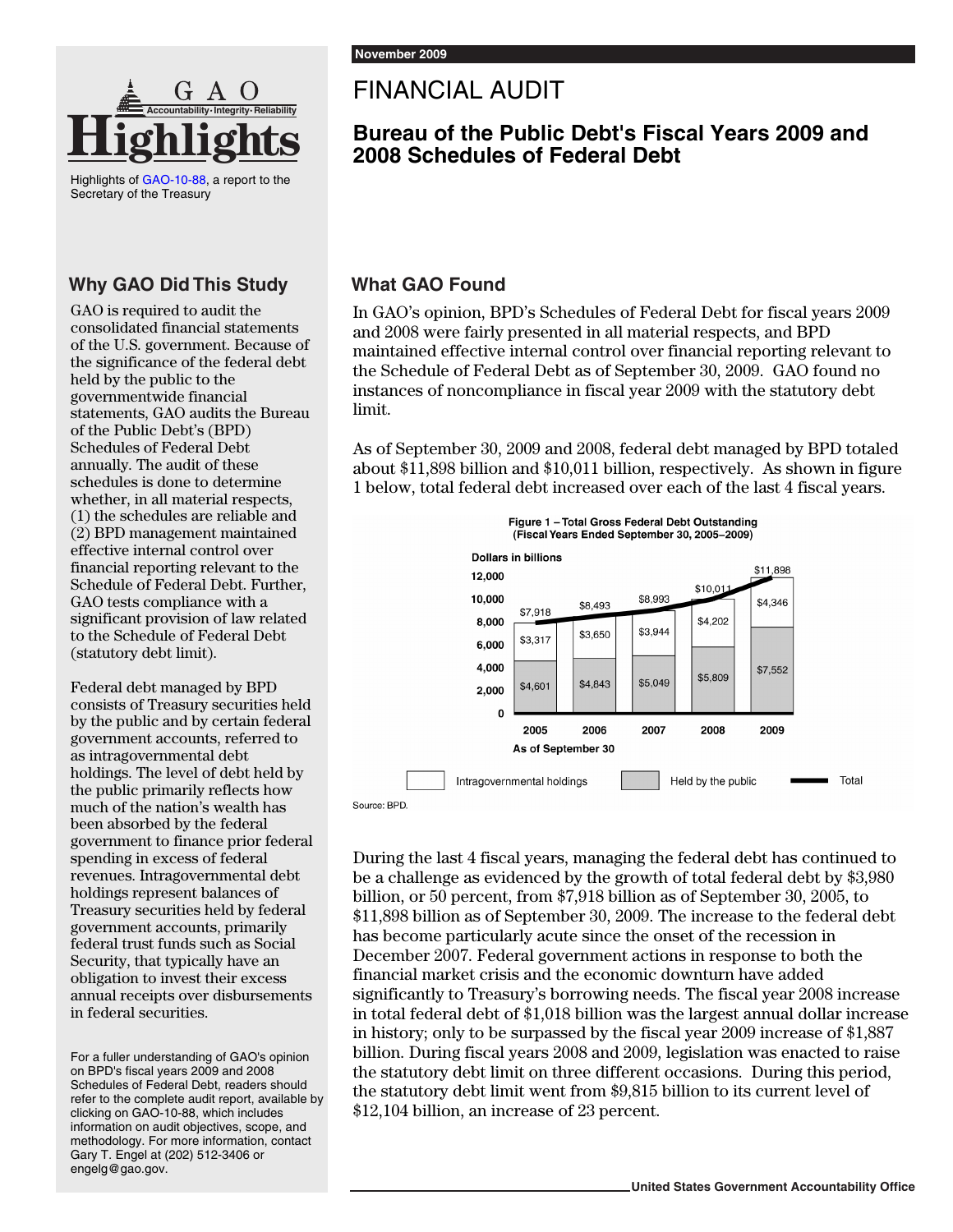# **Contents**

| Letter                  |                                                                                                                           | 1                |
|-------------------------|---------------------------------------------------------------------------------------------------------------------------|------------------|
| <b>Auditor's Report</b> |                                                                                                                           | $\boldsymbol{6}$ |
|                         | <b>Opinion on Schedules of Federal Debt</b>                                                                               |                  |
|                         | <b>Opinion on Internal Control</b>                                                                                        |                  |
|                         | Compliance with a Selected Provision of Law                                                                               |                  |
|                         | <b>Consistency of Other Information</b>                                                                                   | 8                |
|                         | Objectives, Scope, and Methodology                                                                                        | 8                |
|                         | <b>Agency Comments</b>                                                                                                    | 10               |
| Overview, Schedules,    | Overview on Federal Debt Managed by the Bureau of the Public                                                              | 11               |
| and Notes               | Debt                                                                                                                      | 11               |
|                         | <b>Schedules of Federal Debt</b>                                                                                          | 21               |
|                         | Notes to the Schedules of Federal Debt                                                                                    | 22               |
| Appendixes              |                                                                                                                           |                  |
| <b>Appendix I:</b>      | <b>Management's Report on Internal Control over Financial</b><br><b>Reporting Related to the Schedule of Federal Debt</b> | 28               |
|                         | <b>Comments from the Bureau of the Public Debt</b>                                                                        | 29               |
| <b>Appendix II:</b>     |                                                                                                                           |                  |
| <b>Appendix III:</b>    | <b>GAO Contact and Staff Acknowledgments</b>                                                                              | 30               |

# **Abbreviations**

BPD Bureau of the Public Debt GDP Gross Domestic Product

This is a work of the U.S. government and is not subject to copyright protection in the United States. The published product may be reproduced and distributed in its entirety without further permission from GAO. However, because this work may contain copyrighted images or other material, permission from the copyright holder may be necessary if you wish to reproduce this material separately.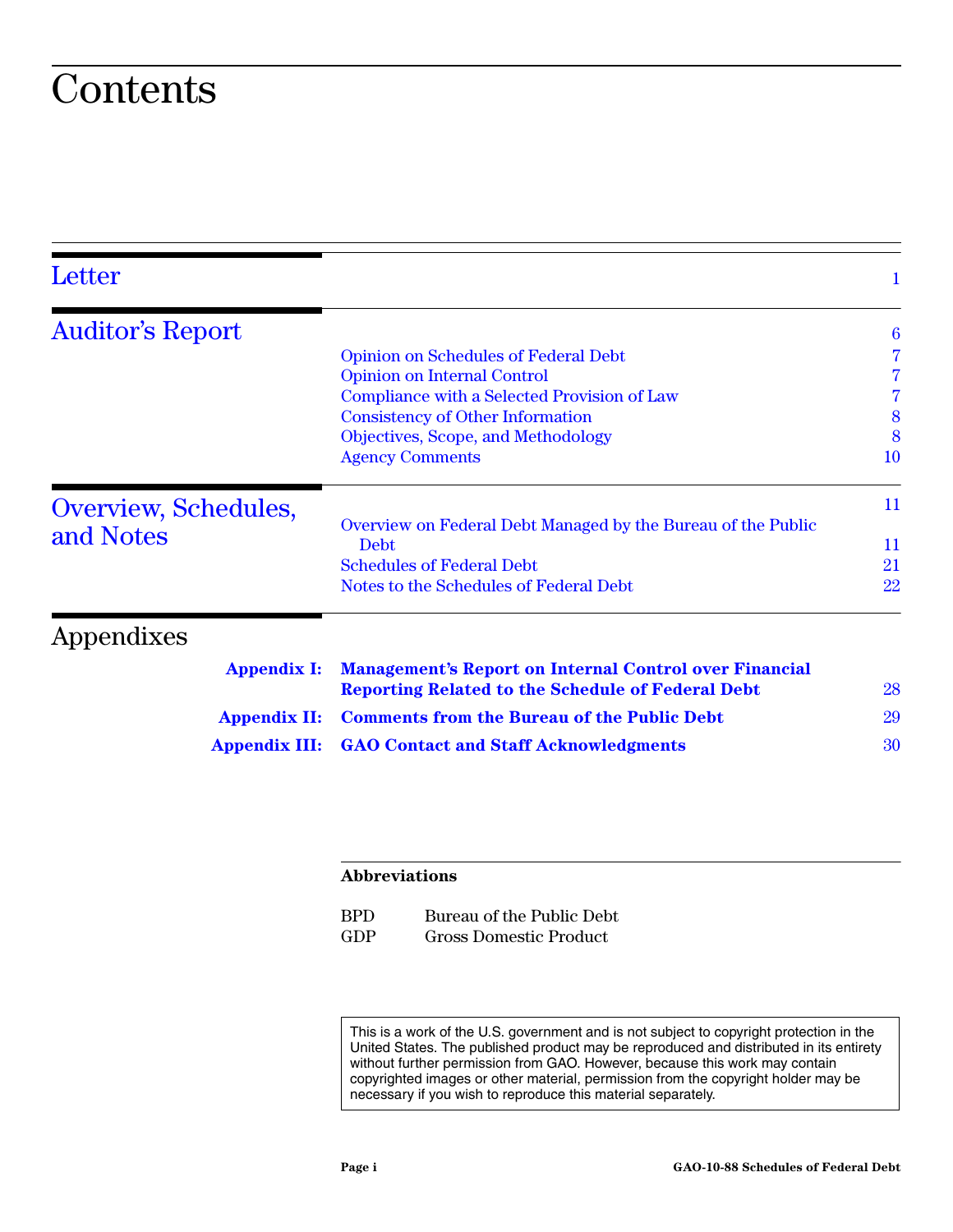

**United States Government Accountability Office Washington, DC 20548**

<span id="page-3-0"></span>November 10, 2009

The Honorable Timothy F. Geithner The Secretary of the Treasury

Dear Mr. Secretary:

The accompanying auditor's report presents the results of our audits of the Schedules of Federal Debt Managed by the Bureau of the Public Debt for the fiscal years ended September 30, 2009 and 2008. The Schedules of Federal Debt present the beginning balances, increases and decreases, and ending balances for (1) Federal Debt Held by the Public and Intragovernmental Debt Holdings, (2) the related Accrued Interest Payables, and (3) the related Net Unamortized Premiums and Discounts managed by the Bureau of the Public Debt  $(BPD).<sup>1</sup>$ 

The auditor's report contains our (1) opinion on the Schedules of Federal Debt for the fiscal years ended September 30, 2009 and 2008, (2) opinion on the effectiveness of relevant internal control over financial reporting as of September 30, 2009, (3) conclusion on BPD's compliance in fiscal year 2009 with a selected provision of a law we tested, and (4) conclusion on the consistency between information in the Schedules of Federal Debt and the accompanying Overview on Federal Debt Managed by the Bureau of the Public Debt.

As of September 30, 2009 and 2008, federal debt managed by the bureau totaled about \$11,898 billion and \$10,011 billion, respectively, primarily for moneys borrowed to fund the federal government's operations. As shown on the Schedules of Federal Debt, these balances consisted of approximately (1) \$7,552 billion as of September 30, 2009, and \$5,809 billion as of September 30, 2008, of debt held by the public and about (2) \$4,346 billion as of September 30, 2009, and \$4,202 billion as of September 30, 2008, of intragovernmental debt holdings.

The level of debt held by the public primarily reflects how much of the nation's wealth has been absorbed by the federal government to finance prior federal spending in excess of federal revenues. It represents the cumulative effect of past federal borrowing on today's economy and the

<sup>&</sup>lt;sup>1</sup>Intragovernmental Debt Holdings represent federal debt issued by Treasury and held by certain federal government accounts, such as the Social Security and Medicare trust funds.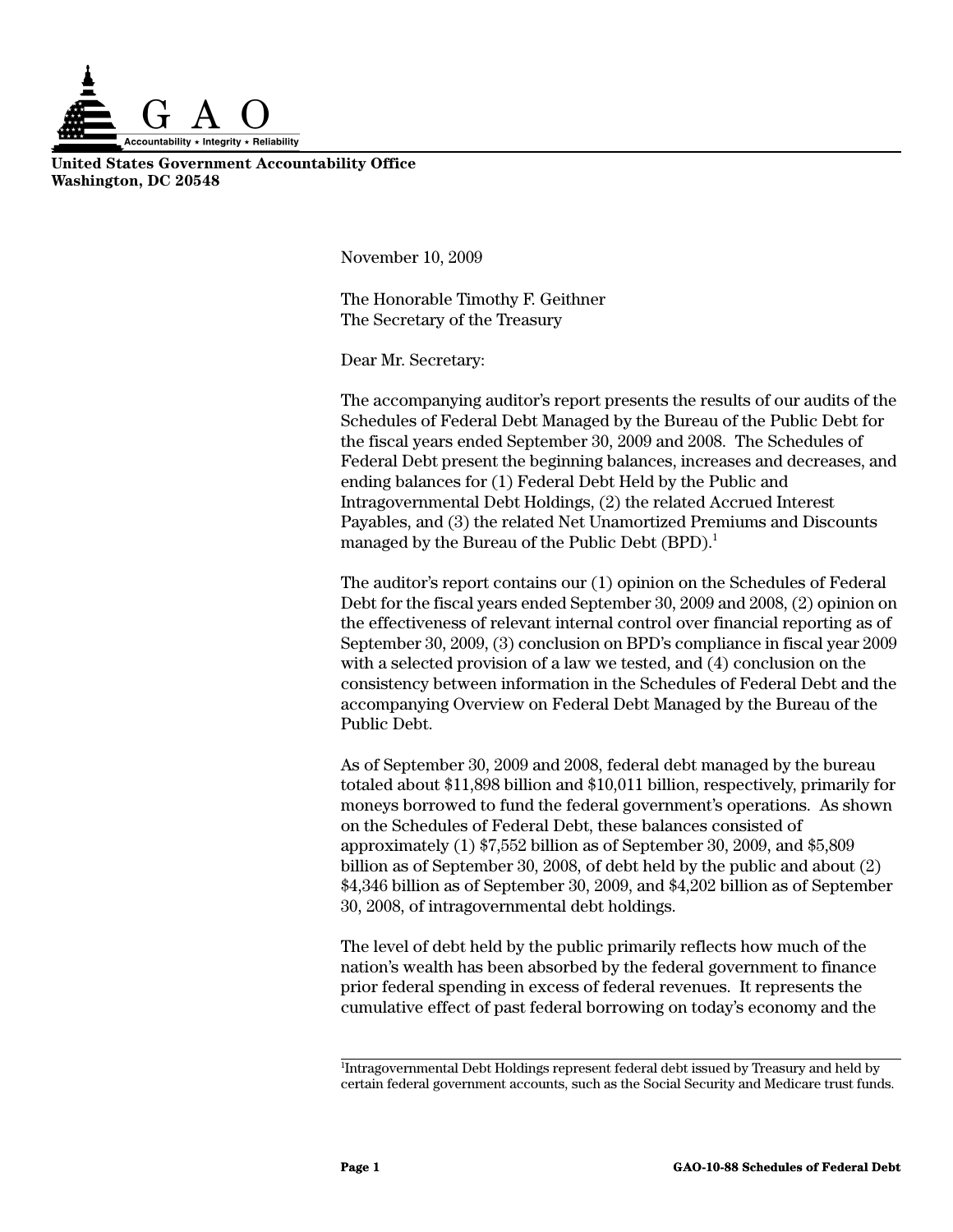federal budget. To finance a cash deficit, the federal government borrows from the public. When a cash surplus occurs, the annual excess funds can then be used to reduce debt held by the public. In other words, annual cash deficits or surpluses generally approximate the annual net change in the amount of federal government borrowing from the public.

Intragovernmental debt holdings represent balances of Treasury securities held by federal government accounts, primarily federal trust funds (e.g., Social Security), that typically have an obligation to invest their excess annual receipts over disbursements in federal securities. Most federal trust funds invest in special U.S. Treasury securities that are guaranteed for principal and interest by the full faith and credit of the U.S. government. The federal government uses the trust funds' invested cash surpluses to assist in funding other federal government operations. The Treasury securities held by the federal government accounts are not shown as balances on the federal government's consolidated financial statements because, under current U.S. generally accepted accounting principles, they represent loans from one part of the federal government to another. When the federal government's financial statements are consolidated, those offsetting balances are eliminated. These securities are nonmarketable; however, they represent a priority call on future federal budgetary resources.

While both are important, debt held by the public and intragovernmental debt holdings are very different. Debt held by the public approximates the federal government's competition with other sectors in the credit markets. Federal borrowing absorbs resources available for private investment and may put upward pressure on interest rates. In addition, interest on debt held by the public is paid in cash and represents a burden on current taxpayers. It reflects the amount the federal government pays to its outside creditors. In contrast, intragovernmental debt holdings typically do not require cash payments from the current budget or represent a burden on the current economy. In addition, from the perspective of the budget as a whole, interest payments to federal government accounts by Treasury are entirely offset by the income received by such accounts. This intragovernmental debt and related interest represent a claim on future resources and hence a burden on future taxpayers and the future economy. Specifically, when trust funds redeem Treasury securities to obtain cash to fund expenditures, Treasury usually borrows from the public to finance these redemptions. Such borrowings result in competition for funds with the private sector and thus an effect on the economy.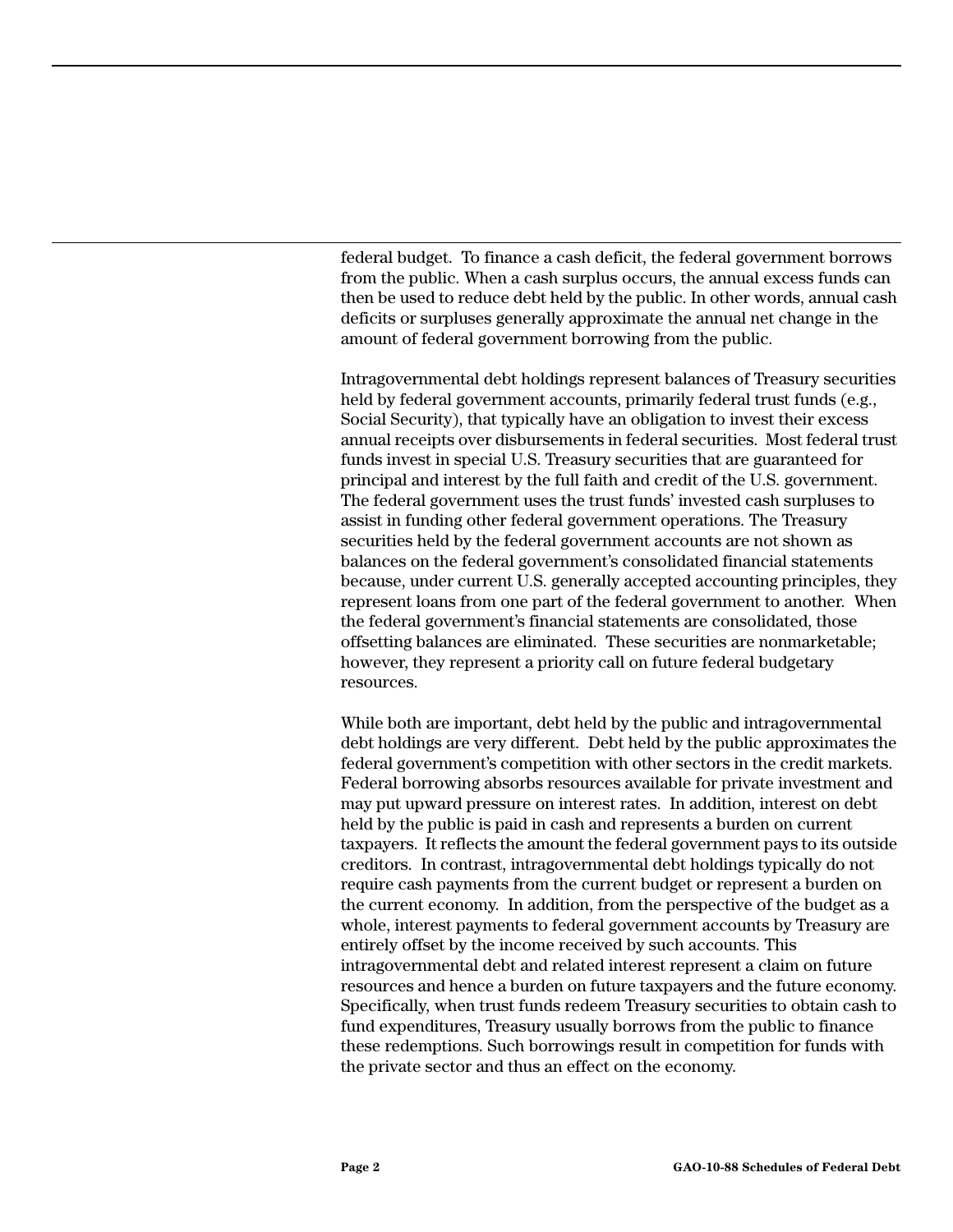We have audited the Schedule of Federal Debt since fiscal year 1997. Over this period, total federal debt has more than doubled, increasing by 120 percent. During the last 4 fiscal years, managing the federal debt has continued to be a challenge as evidenced by the growth of total federal debt by \$3,980 billion, or 50 percent, from \$7,918 billion as of September 30, 2005, to \$11,898 billion as of September 30, 2009. The increase to the federal debt has become particularly acute since the onset of the recession in December 2007. Federal government actions in response to both the financial market crisis and the economic downturn have added significantly to Treasury's borrowing needs. The fiscal year 2008 increase in total federal debt of \$1,018 billion was the largest annual dollar increase in history; only to be surpassed by the fiscal year 2009 increase of \$1,887 billion. Of the fiscal year 2009 increase, about \$1,743 billion was from the increase in debt held by the public and about \$144 billion was from the increase in intragovernmental debt holdings. Two primary factors contributed to the increase in debt held by the public. First, there was the largest reported deficit in history of \$1.4 trillion in fiscal year 2009, compared to \$455 billion in fiscal year 2008. Second, a significant amount of assets were purchased primarily relating to the Government Sponsored Enterprise Mortgage-Backed Securities Purchase Program and the Troubled Asset Relief Program in which debt was borrowed to fund the purchases. Treasury met its borrowing needs in part by reintroducing the 3-year and 7-year notes, both issued monthly, and increasing the amounts offered at public debt auctions. Further, Treasury added offerings of both the 30-year bond and the 10-year note resulting in 12 additional auctions a year. During fiscal years 2008 and 2009, legislation was enacted to raise the statutory debt limit on three different occasions. During this period, the statutory debt limit went from \$9,815 billion to its current level of \$12,104 billion, an increase of 23 percent. Legislation to increase the statutory debt limit to \$13,029 billion was passed by the House of Representatives and referred to the Senate. In addition, the Secretary of the Treasury has requested an increase in the statutory debt limit. As of November 2, 2009, an increase had not been enacted.

Weaknesses in the economy and financial markets—and the federal government's response to them—are expected to impact both the annual federal deficit and related debt in the near term. Official estimates for fiscal year 2010 show the annual federal deficit will exceed \$1 trillion. Correspondingly, debt held by the public is expected to grow from an estimated 53.1 percent of gross domestic product (GDP) at the end of fiscal year 2009 to over 60 percent of GDP at the end of fiscal year 2010. However, while addressing these near-term pressures is important, the real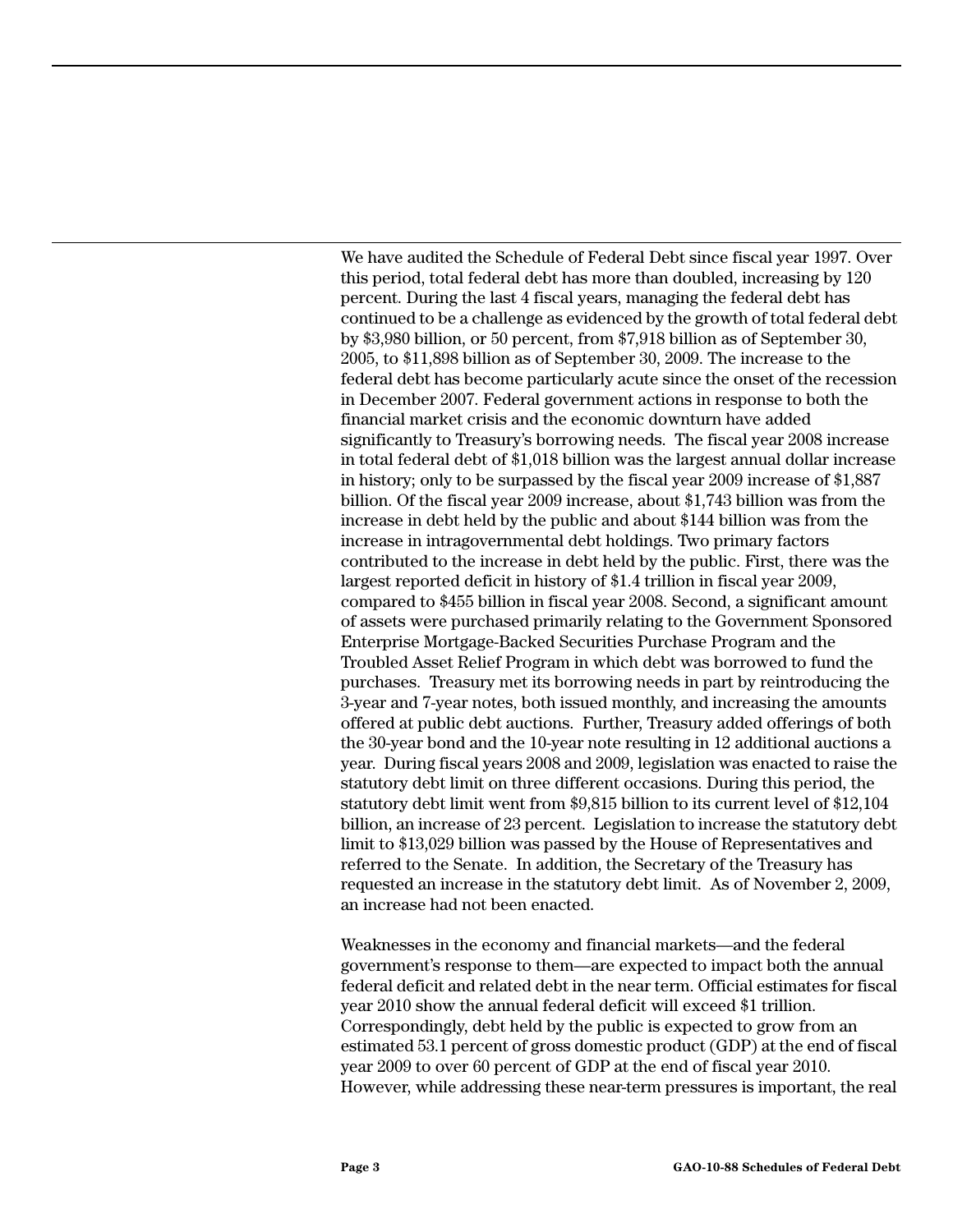challenge is not this year's deficit or even next year's; it is how best to address the nation's long-term fiscal path over the coming decades.

While a lot of attention has been understandably given to the recent fiscal deterioration, the federal government faces even larger fiscal challenges that will persist long after the return to financial stability and economic growth. The budget and economic implications of the baby boom generation's retirement have already become a factor in near-term budget projections and will only intensify as the baby boomers age. The Medicare Hospital Insurance program currently pays more in benefits than it receives in cash from payroll taxes. The Social Security program, which has historically run large cash surpluses that helped reduce the need to borrow to finance other federal government activities, is expected to pay more in benefits than it receives in tax income for a sustained period beginning in 2016. GAO and the Congressional Budget Office's long-range fiscal policy simulations continue to show that, absent significant changes in policy, the federal government's fiscal condition over the coming decades is on an unsustainable path. $^{2}$  The sooner action is taken to address the long-term fiscal challenge, the less disruptive and destabilizing the changes will be. As a result, once current economic and financial issues are addressed, the nation's leaders will need to turn their attention to the long-term challenges that lie ahead.

A continuing trend that we also have noted is the increase in reported foreign ownership of Treasury securities. Treasury securities held by foreign and international investors have increased significantly since 2001. According to amounts reported in the September 2009 *Treasury Bulletin*, Treasury estimates that the amount of Treasury securities held by foreign and international investors has increased by \$2,383 billion—from \$1,001 billion as of June 30, 2001, to \$3,384 billion as of June 30, 2009. As of June 30, 2009, this represents an estimated 45 percent of debt held by the public, down from an estimated 50 percent as of June 30, 2008, but up from about 31 percent as of June 30, 2001.

<sup>2</sup> See GAO, *The Federal Government's Long-Term Fiscal Outlook: Fall 2009 Update*, [GAO-](http://www.gao.gov/cgi-bin/getrpt?GAO-10-137SP)[10-137SP](http://www.gao.gov/cgi-bin/getrpt?GAO-10-137SP) (Washington, D.C.: October 2009) and the Congressional Budget Office, *The Long-Term Budget Outlook* (Washington, D.C.: June 2009).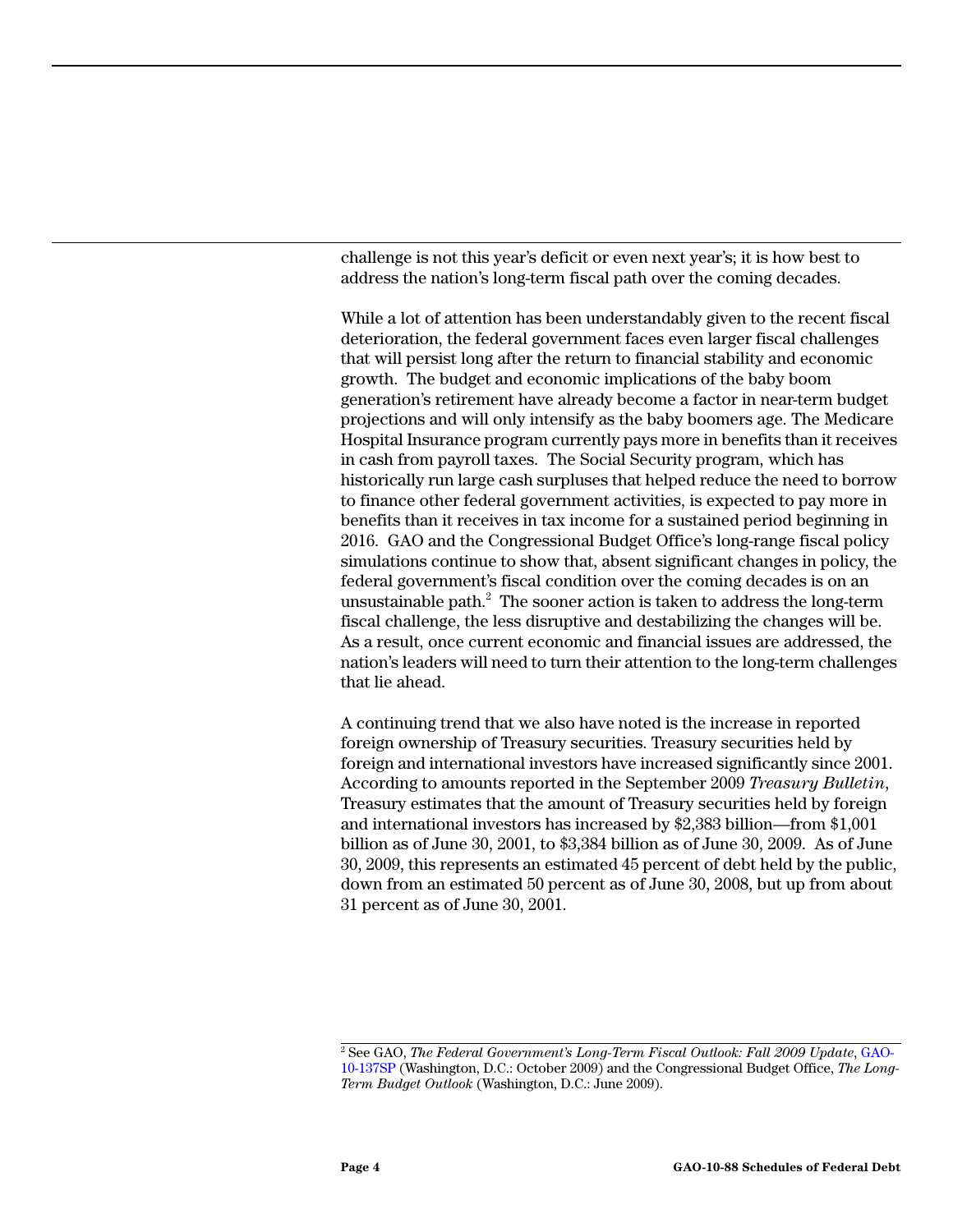We are sending copies of this report to interested congressional committees, the Commissioner of the Bureau of the Public Debt, the Inspector General of the Department of the Treasury, the Director of the Office of Management and Budget, and other agency officials. In addition, this report is available at no charge on the GAO Web site at [http://www.gao.gov.](http://www.gao.gov)

If you have any questions concerning this report, please contact me at (202) 512-3406 or [engelg@gao.gov.](mailto:engelg@gao.gov) Contact points for our Offices of Congressional Relations and Public Affairs may be found on the last page of this report. GAO staff who made key contributions to this report are listed in appendix III.

Sincerely yours,

Harry T. Engel

Gary T. Engel Director Financial Management and Assurance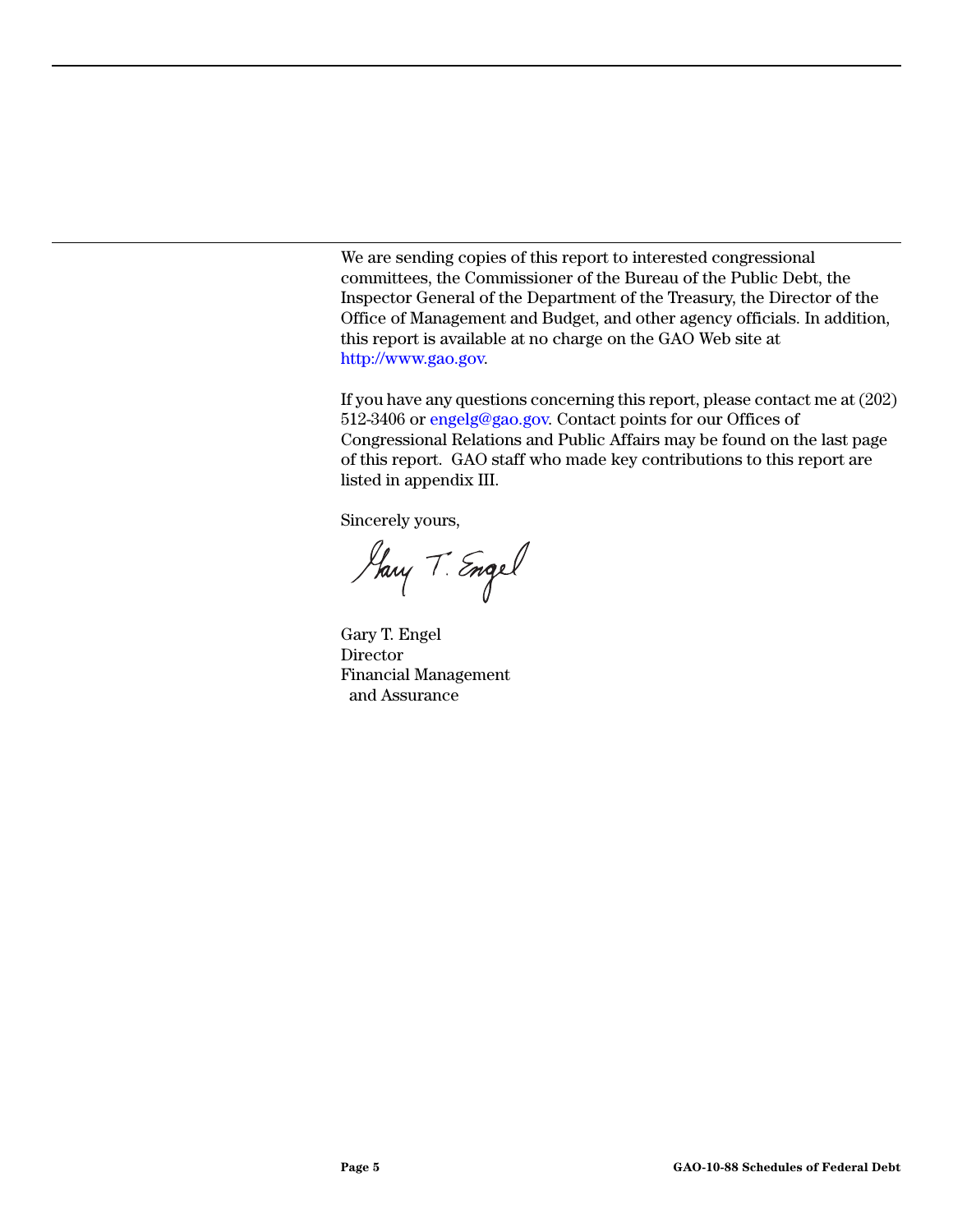

**United States Government Accountability Office Washington, DC 20548**

<span id="page-8-0"></span>To the Commissioner of the Bureau of the Public Debt

In connection with fulfilling our requirement to audit the financial statements of the U.S. government, we have audited the Schedules of Federal Debt Managed by the Bureau of the Public Debt (BPD) because of the significance of the federal debt to the federal government's financial statements. $^{\mathrm{1}}$ 

This auditor's report presents the results of our audits of the Schedules of Federal Debt Managed by BPD for the fiscal years ended September 30, 2009 and 2008. The Schedules of Federal Debt present the beginning balances, increases and decreases, and ending balances for (1) Federal Debt Held by the Public and Intragovernmental Debt Holdings, (2) the related Accrued Interest Payables, and (3) the related Net Unamortized Premiums and Discounts managed by BPD.<sup>2</sup>

In our audits of the Schedules of Federal Debt Managed by BPD for the fiscal years ended September 30, 2009 and 2008, we found

- the Schedules of Federal Debt are presented fairly, in all material respects, in conformity with U.S. generally accepted accounting principles;
- BPD maintained, in all material respects, effective internal control over financial reporting relevant to the Schedule of Federal Debt as of September 30, 2009; and
- no reportable noncompliance in fiscal year 2009 with a selected provision of law we tested.

The following sections discuss, in more detail, (1) these conclusions; (2) our conclusion on the Overview on Federal Debt Managed by the Bureau of the Public Debt; (3) our audit objectives, scope, and methodology; and (4) agency comments.

<sup>1</sup> 31 U.S.C. § 331(e). Federal debt and related activity and balances are also significant to the consolidated financial statements of the Department of the Treasury (see 31 U.S.C. § 3515).

<sup>2</sup> Intragovernmental Debt Holdings represent federal debt issued by Treasury and held by certain federal government accounts, such as the Social Security and Medicare trust funds.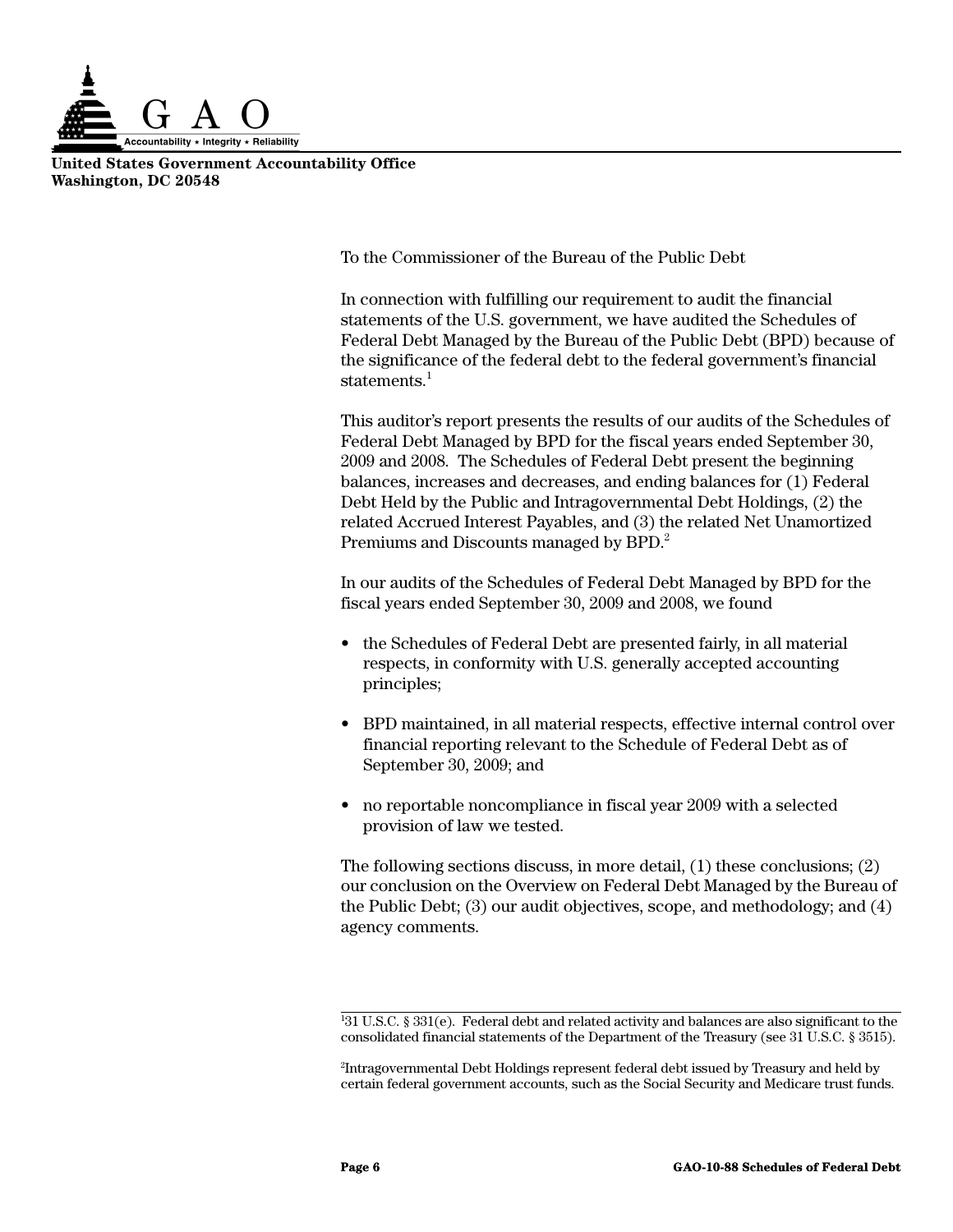<span id="page-9-1"></span><span id="page-9-0"></span>

| <b>Opinion on Schedules</b><br>of Federal Debt           | The Schedules of Federal Debt including the accompanying notes present<br>fairly, in all material respects, in conformity with U.S. generally accepted<br>accounting principles, the balances as of September 30, 2009, 2008, and<br>2007 for Federal Debt Managed by BPD; the related Accrued Interest<br>Payables and Net Unamortized Premiums and Discounts; and the related<br>increases and decreases for the fiscal years ended September 30, 2009 and<br>2008.                                                                                                                                                                                                                                                                                                            |
|----------------------------------------------------------|----------------------------------------------------------------------------------------------------------------------------------------------------------------------------------------------------------------------------------------------------------------------------------------------------------------------------------------------------------------------------------------------------------------------------------------------------------------------------------------------------------------------------------------------------------------------------------------------------------------------------------------------------------------------------------------------------------------------------------------------------------------------------------|
| Opinion on Internal<br>Control                           | BPD maintained, in all material respects, effective internal control over<br>financial reporting relevant to the Schedule of Federal Debt as of<br>September 30, 2009, that provided reasonable assurance that<br>misstatements, losses, or noncompliance material in relation to the<br>Schedule of Federal Debt would be prevented or detected and corrected on<br>a timely basis. Our opinion is based on criteria established under 31 U.S.C.<br>3512 (c), (d), commonly known as the Federal Managers' Financial<br>Integrity Act (FMFIA).                                                                                                                                                                                                                                  |
|                                                          | We identified deficiencies in BPD's system of internal control that we<br>consider not to be material weaknesses or significant deficiencies. <sup>3</sup> We<br>have communicated these matters to management and, where appropriate,<br>will report on them separately.                                                                                                                                                                                                                                                                                                                                                                                                                                                                                                        |
| Compliance with a<br><b>Selected Provision of</b><br>Law | Our tests of BPD's compliance with the statutory debt limit for fiscal year<br>2009 disclosed no instances of noncompliance that would be reportable<br>under U.S. generally accepted government auditing standards. The<br>objective of our audit of the Schedule of Federal Debt for the fiscal year<br>ended September 30, 2009, was not to provide an opinion on overall<br>compliance with laws and regulations. Accordingly, we do not express<br>such an opinion.                                                                                                                                                                                                                                                                                                         |
|                                                          | <sup>3</sup> A significant deficiency is a deficiency, or combination of deficiencies, in internal control<br>that is less severe than a material weakness, yet important enough to merit attention by<br>those charged with governance. A material weakness is a deficiency, or a combination of<br>deficiencies, in internal control such that there is a reasonable possibility that a material<br>misstatement of the entity's financial statements will not be prevented, or detected and<br>corrected on a timely basis. A deficiency in internal control exists when the design or<br>operation of a control does not allow management or employees, in the normal course of<br>performing their assigned functions, to prevent, or detect and correct misstatements on a |

<span id="page-9-2"></span>timely basis.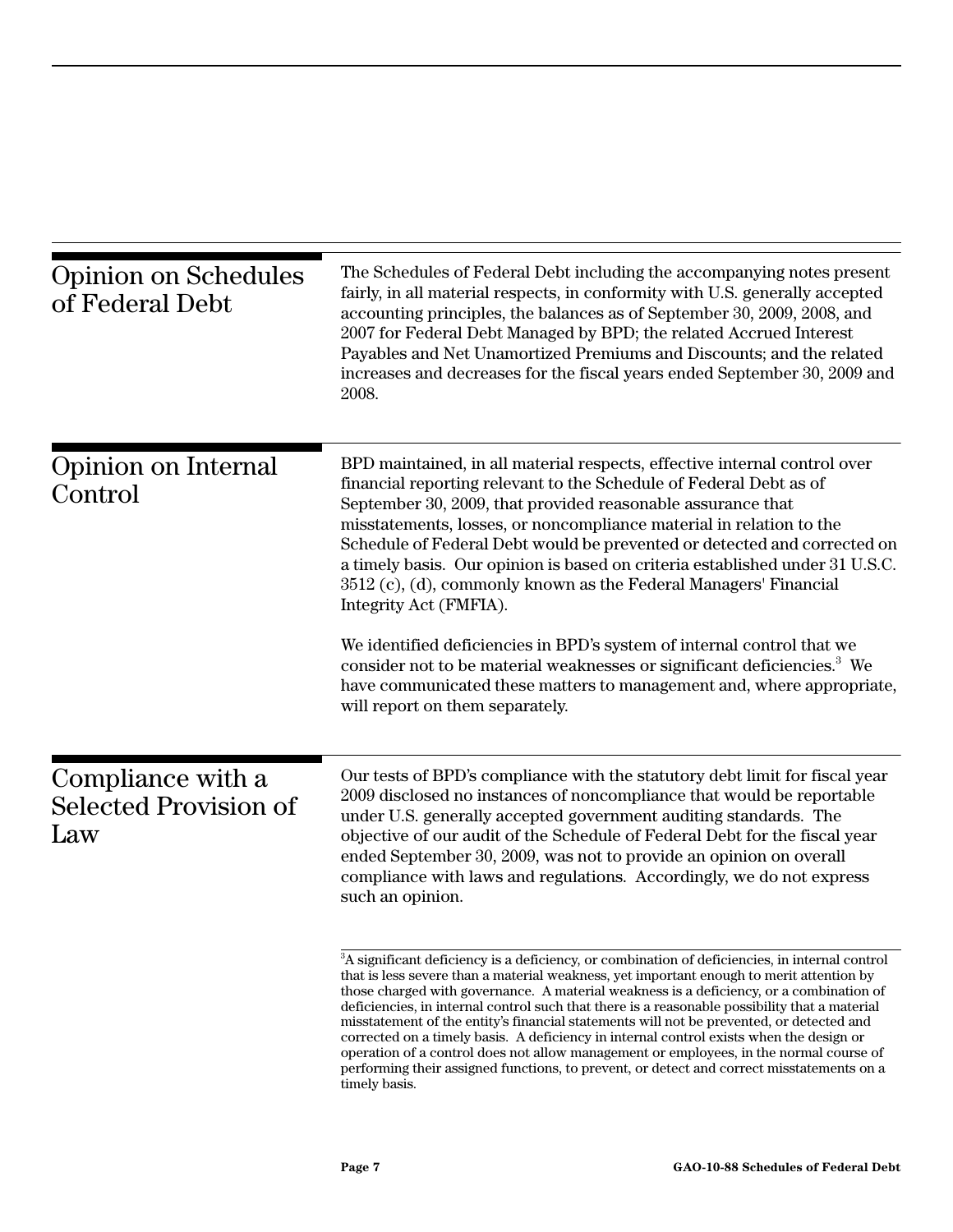<span id="page-10-1"></span><span id="page-10-0"></span>

| Consistency of Other<br>Information   | BPD's Overview on Federal Debt Managed by the Bureau of the Public Debt<br>contains information, some of which is not directly related to the<br>Schedules of Federal Debt. We did not audit and we do not express an<br>opinion on this information. However, we compared this information for<br>consistency with the schedules and discussed the methods of measurement<br>and presentation with BPD officials. On the basis of this limited work, we<br>found no material inconsistencies with the schedules or U.S. generally<br>accepted accounting principles.                                                                                                                                                                                                                                       |
|---------------------------------------|-------------------------------------------------------------------------------------------------------------------------------------------------------------------------------------------------------------------------------------------------------------------------------------------------------------------------------------------------------------------------------------------------------------------------------------------------------------------------------------------------------------------------------------------------------------------------------------------------------------------------------------------------------------------------------------------------------------------------------------------------------------------------------------------------------------|
| Objectives, Scope, and<br>Methodology | BPD management is responsible for (1) preparing the Schedules of Federal<br>Debt in conformity with U.S. generally accepted accounting principles; (2)<br>establishing and maintaining internal control over financial reporting, and<br>evaluating its effectiveness; and (3) complying with applicable laws and<br>regulations. BPD management evaluated the effectiveness of BPD's<br>internal control over financial reporting relevant to the Schedule of Federal<br>Debt as of September 30, 2009, based on the criteria established under<br>FMFIA. BPD management's assertion is included in appendix I.                                                                                                                                                                                            |
|                                       | We are responsible for planning and performing the audit to obtain<br>reasonable assurance and provide our opinion about whether (1) the<br>Schedules of Federal Debt are presented fairly, in all material respects, in<br>conformity with U.S. generally accepted accounting principles and (2) BPD<br>management maintained, in all material respects, effective internal control<br>over financial reporting relevant to the Schedule of Federal Debt as of<br>September 30, 2009. We are also responsible for $(1)$ testing compliance<br>with selected provisions of laws and regulations that have a direct and<br>material effect on the Schedule of Federal Debt and (2) performing limited<br>procedures with respect to certain other information accompanying the<br>Schedules of Federal Debt. |
|                                       | In order to fulfill these responsibilities, we                                                                                                                                                                                                                                                                                                                                                                                                                                                                                                                                                                                                                                                                                                                                                              |
|                                       | • examined, on a test basis, evidence supporting the amounts and<br>disclosures in the Schedules of Federal Debt;                                                                                                                                                                                                                                                                                                                                                                                                                                                                                                                                                                                                                                                                                           |
|                                       | assessed the accounting principles used and any significant estimates<br>made by management;                                                                                                                                                                                                                                                                                                                                                                                                                                                                                                                                                                                                                                                                                                                |
|                                       | evaluated the overall presentation of the Schedules of Federal Debt;                                                                                                                                                                                                                                                                                                                                                                                                                                                                                                                                                                                                                                                                                                                                        |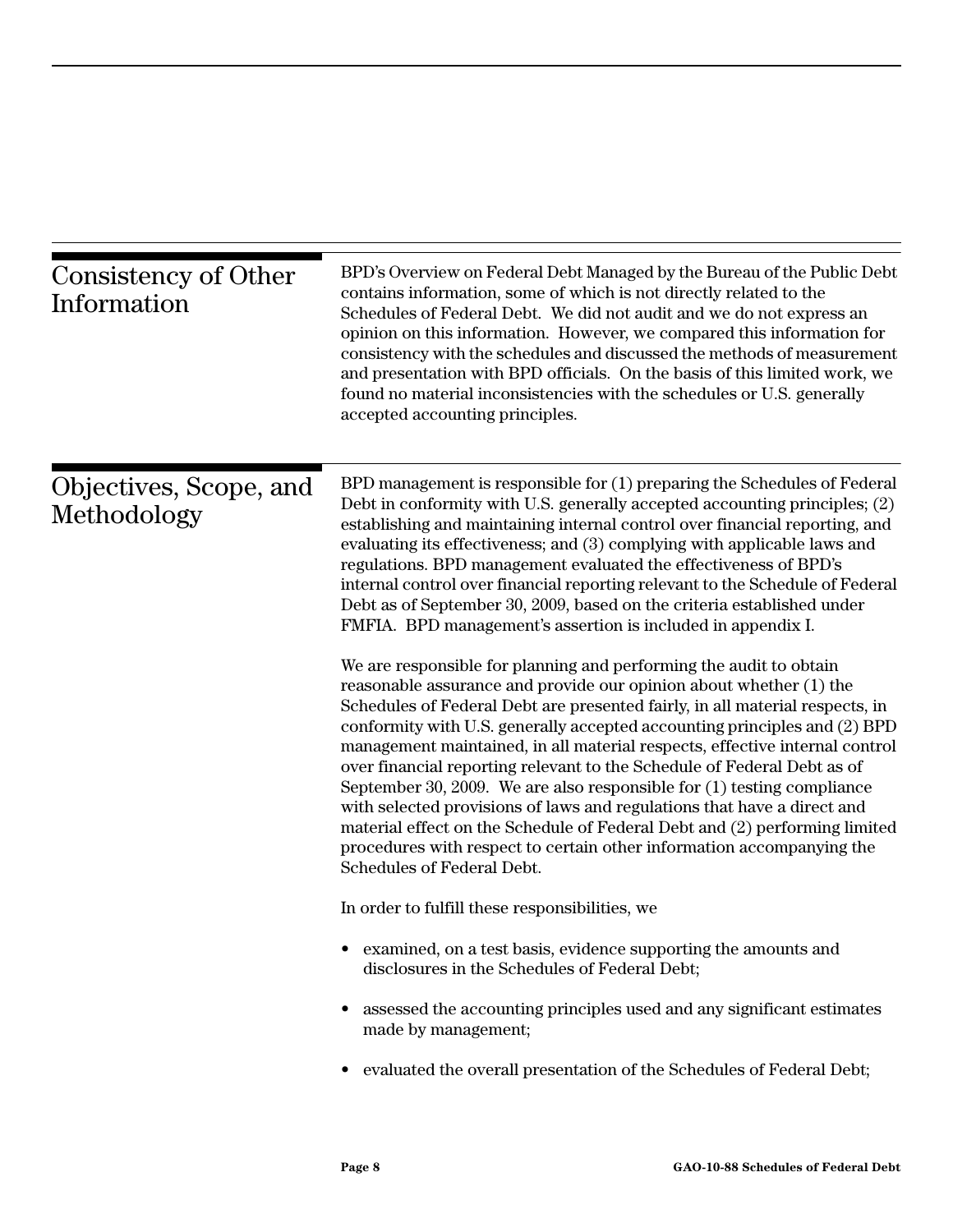- obtained an understanding of the entity and its operations, including its internal control over financial reporting relevant to the Schedule of Federal Debt as of September 30, 2009;
- considered BPD's process for evaluating and reporting on internal control over financial reporting relevant to the Schedule of Federal Debt based on the criteria established under FMFIA;
- assessed the risk that a material misstatement exists in the Schedule of Federal Debt and the risk that a material weakness exists in internal control over financial reporting relevant to the Schedule of Federal Debt;
- evaluated the design and operating effectiveness of internal control over financial reporting relevant to the Schedule of Federal Debt as of September 30, 2009, based on the assessed risk;
- tested relevant internal control over financial reporting;
- tested compliance in fiscal year 2009 with the statutory debt limit (31 U.S.C. § 3101(b) (2006), as amended by Pub. L. No. 110-91, 121 Stat. 988 (2007); Pub. L. No. 110-289, Div. C, Title III, § 3083, 122 Stat. 2908 (2008); Pub. L. No. 110-343, Div. A, Title I, § 122, 122 Stat. 3790 (2008); and Pub. L. No. 111-5, Div. B, Title I, § 1604, 123 Stat. 366 (2009)); and
- performed such other procedures as we considered necessary in the circumstances.

Internal control over financial reporting relevant to the Schedule of Federal Debt is a process effected by those charged with governance, management, and other personnel, the objectives of which are to provide reasonable assurance that (1) transactions are properly recorded, processed, and summarized to permit the preparation of the Schedule of Federal Debt in accordance with U.S. generally accepted accounting principles; and (2) transactions related to the Schedule of Federal Debt are executed in accordance with laws governing the use of budget authority and other laws and regulations that could have a direct and material effect on the Schedule of Federal Debt.

We did not evaluate all internal controls relevant to operating objectives as broadly established under FMFIA, such as those controls relevant to preparing statistical reports and ensuring efficient operations. We limited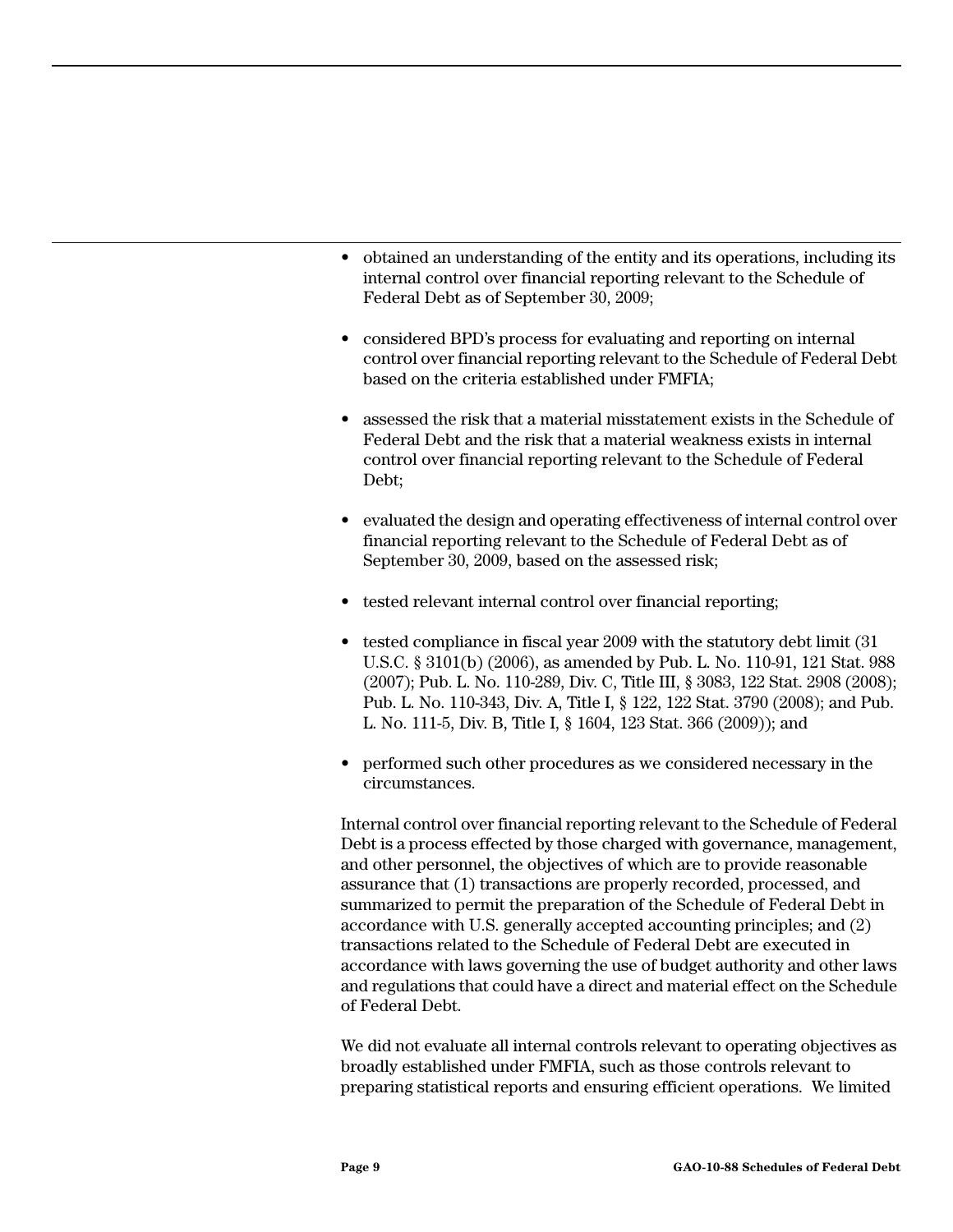our internal control testing to controls over financial reporting. Because of inherent limitations, internal control may not prevent or detect and correct misstatements due to error or fraud, losses, or noncompliance. We also caution that projecting any evaluation of effectiveness to future periods is subject to the risk that controls may become inadequate because of changes in conditions, or that the degree of compliance with the policies or procedures may deteriorate.

We did not test compliance with all laws and regulations applicable to BPD. We limited our tests of compliance to a selected provision of law that has a direct and material effect on the Schedule of Federal Debt for the fiscal year ended September 30, 2009. We caution that noncompliance may occur and not be detected by these tests and that such testing may not be sufficient for other purposes.

We performed our audit in accordance with U.S. generally accepted government auditing standards. We believe our audit provides a reasonable basis for our opinions and other conclusions.

<span id="page-12-0"></span>Agency Comments In commenting on a draft of this report, BPD concurred with the conclusions in our report. The comments are reprinted in appendix II.

Harry T. Engel

Gary T. Engel Director Financial Management and Assurance

November 2, 2009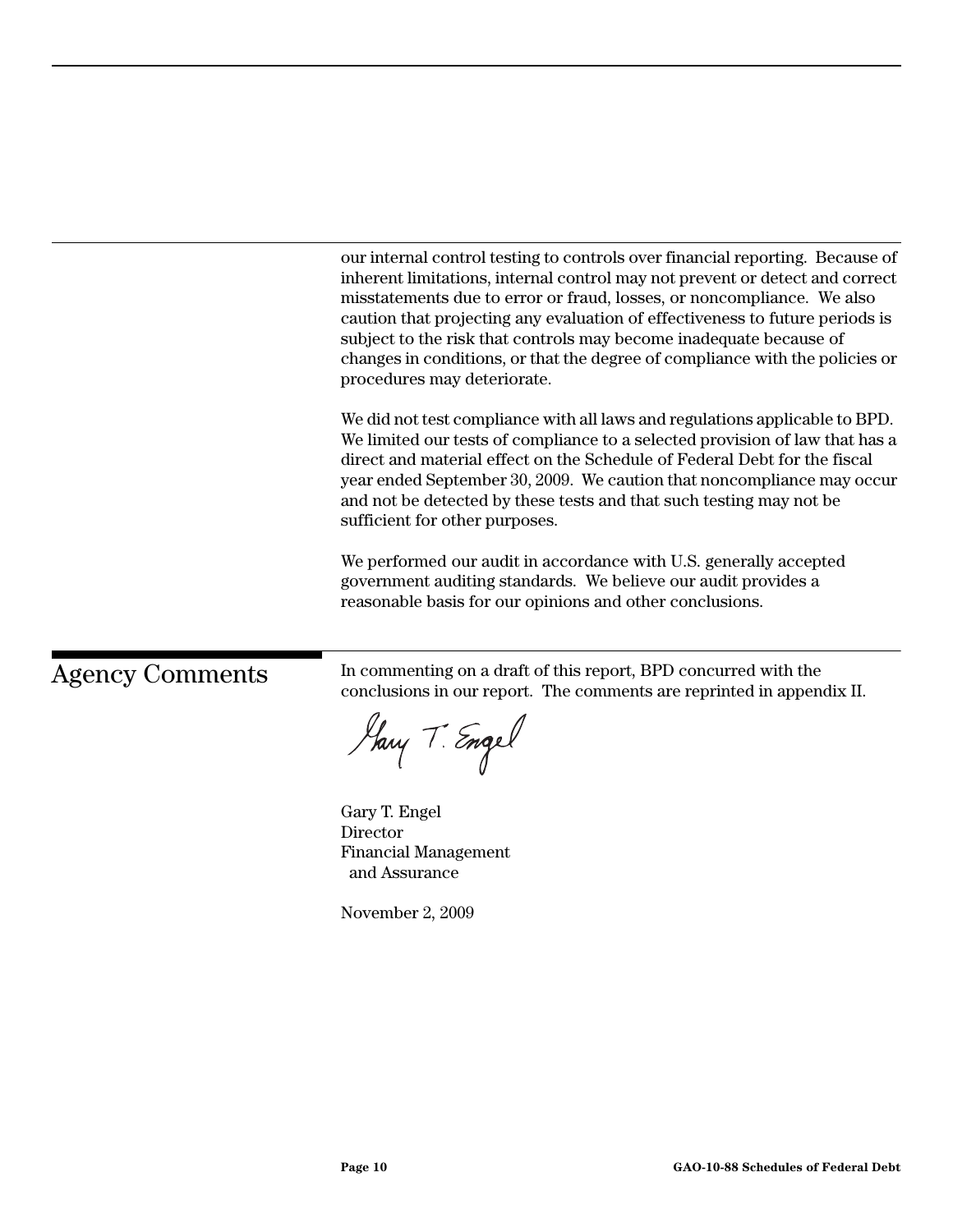# <span id="page-13-0"></span>Overview, Schedules, and Notes

<span id="page-13-1"></span>**Overview on Federal Debt Managed by the Bureau of the Public Debt**

# **Overview on Federal Debt Managed by the Bureau of the Public Debt**

## *Gross Federal Debt Outstanding1*

Federal debt managed by the Bureau of the Public Debt (BPD) comprises debt held by the public and debt held by certain federal government accounts (under Title 31 U.S.C. § 3101), the latter of which is referred to as intragovernmental debt holdings. As of September 30, 2009 and 2008, outstanding gross federal debt managed by the bureau totaled \$11,898 and \$10,011 billion, respectively. The increase in gross federal debt of \$1,887 billion during fiscal year 2009 was due to an increase in gross intragovernmental debt holdings of \$144 billion and an increase in gross debt held by the public of \$1,743 billion. As Figure 1 illustrates, both intragovernmental debt holdings and debt held by the public have increased since fiscal year 2005. The primary reason for the increases in intragovernmental debt holdings is the Department of the Treasury's use of the surpluses in the Federal Old-Age and Survivors Insurance Trust Fund, Civil Service Retirement and Disability Fund, Federal Supplementary Medical Insurance Trust Fund, Military Retirement Fund, and DOD Medicare-Eligible Retiree Health Care Fund. The increases in debt held by the public are due primarily to total federal spending exceeding total federal revenues. As of September 30, 2009, gross debt held by the public totaled \$7,552 billion and gross intragovernmental debt holdings totaled \$4,346 billion.



<sup>1</sup> Federal debt outstanding reported here differs from the amount reported in the Financial Report of the United States Government because of the securities not maintained or reported by the bureau and which are issued by the Federal Financing Bank and other specific securities issued outside of the authority of Title 31 U.S.C. § 3101.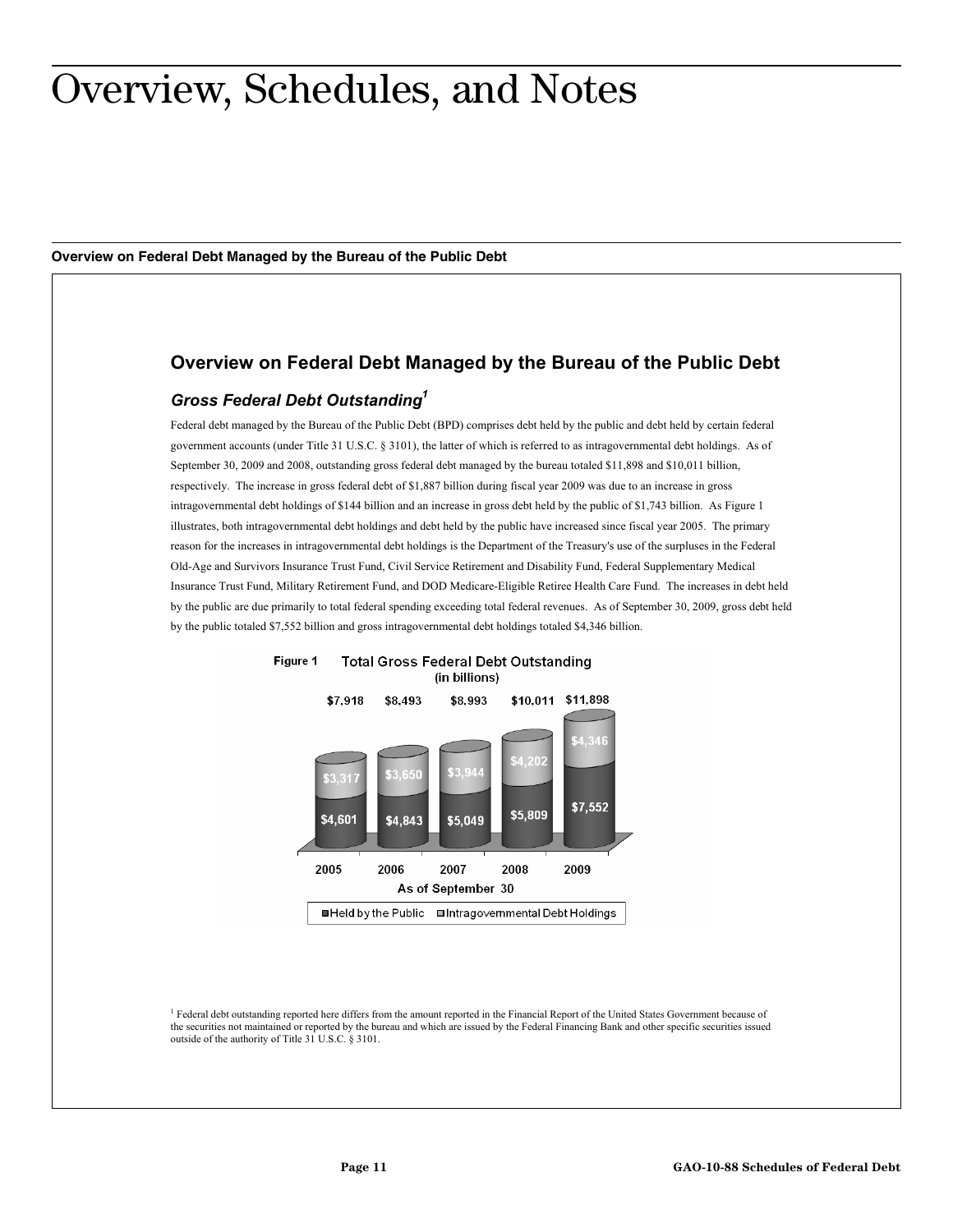# *Interest Expense*

Interest expense incurred during fiscal year 2009 consists of (1) interest accrued and paid on debt held by the public or credited to accounts holding intragovernmental debt during the fiscal year, (2) interest accrued during the fiscal year, but not yet paid on debt held by the public or credited to accounts holding intragovernmental debt, and (3) net amortization of premiums and discounts. The primary components of interest expense are interest paid on the debt held by the public and interest credited to federal government trust funds and other federal government accounts that hold Treasury securities. The interest paid on the debt held by the public affects the current spending of the federal government and represents the burden in servicing its debt (i.e., payments to outside creditors). Interest credited to federal government trust funds and other federal government accounts, on the other hand, does not result in an immediate outlay of the Federal Government because one part of the government pays the interest and another part receives it. However, this interest represents a claim on future budgetary resources and hence an obligation on future taxpayers. This interest, when reinvested by the trust funds and other federal government accounts, is included in the programs' excess funds not currently needed in operations, which are invested in federal securities. During fiscal year 2009, interest expense incurred totaled \$381 billion, interest expense on debt held by the public was \$189 billion, and \$192 billion was interest incurred for intragovernmental debt holdings. As Figure 2 illustrates, total interest expense has increased from fiscal years 2005 through 2008, but decreased from fiscal year 2008 to fiscal year 2009. Due to the current economic conditions, there has been a significant increase in the demand for government backed securities, which resulted in lower average interest rates and interest expense. For example, the average interest rates on Treasury bills outstanding as of September 30, 2009 and 2008, were 0.3 percent and 1.6 percent, respectively. Average interest rates on principal balances outstanding as of September 30, 2009 and 2008, are disclosed in the Notes to the Schedules of Federal Debt.

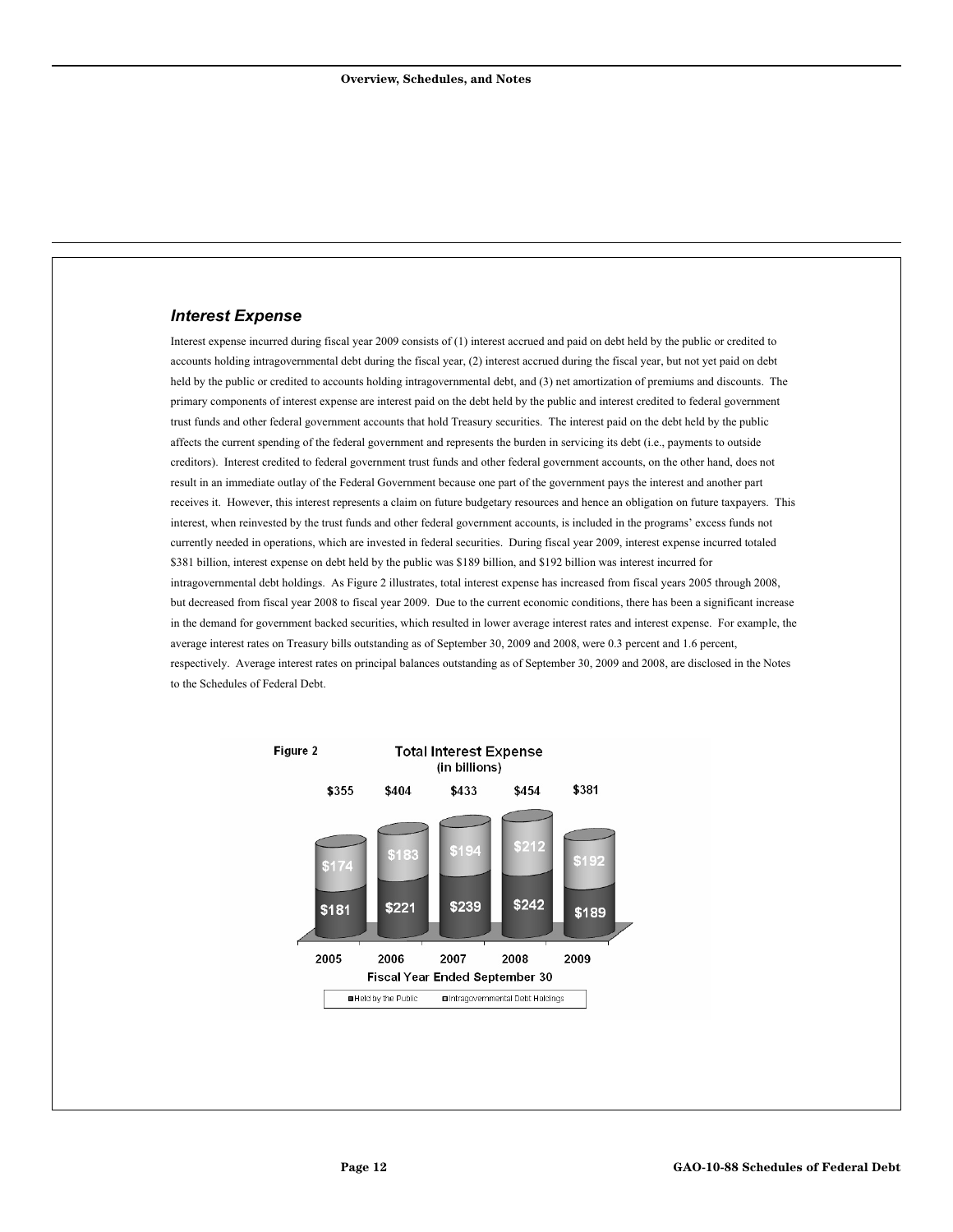# *Debt Held by the Public*

Debt held by the public primarily reflects how much of the nation's wealth has been absorbed by the Federal Government to finance prior federal spending in excess of total federal revenues. During the fiscal year, changes in economic conditions resulted in the need for an increase in borrowings from the public to finance federal spending. Treasury responded to the increase in marketable borrowing requirements by raising issuance sizes of regular weekly and monthly bills, increasing the frequency and issuance sizes of cash management bills, increasing the issuance sizes of nominal coupon security offerings, and adjusting the securities offering calendar to include the reintroduction of certain Treasury notes. As a result of this change in debt management strategy, Treasury bill and Treasury note issuances increased by \$2,288 billion and \$1,008 billion, respectively, in fiscal year 2009. Due to the increase in short-term debt issuances, repayments increased by \$2,317 billion during the fiscal year. As of September 30, 2009 and 2008, gross debt held by the public totaled \$7,552 billion and \$5,809 billion, respectively (see Figure 1), an increase of \$1,743 billion.

As of September 30, 2009, \$6,988 billion, or 93 percent, of the securities that constitute debt held by the public were marketable, meaning that once the Federal Government issues them, they can be resold by whoever owns them. Marketable debt is made up of Treasury bills, Treasury notes, Treasury bonds, and Treasury Inflation-Protected Securities (TIPS) with maturity dates ranging from less than 1 year out to 30 years. Of the marketable securities currently held by the public as of September 30, 2009, \$4,509 billion, or 65 percent, will mature within the next 4 years (see Figure 3). As of September 30, 2009 and 2008, notes and TIPS held by the public maturing within the next 10 years totaled \$4,169 billion and \$3,004 billion, respectively, an increase of \$1,165 billion.

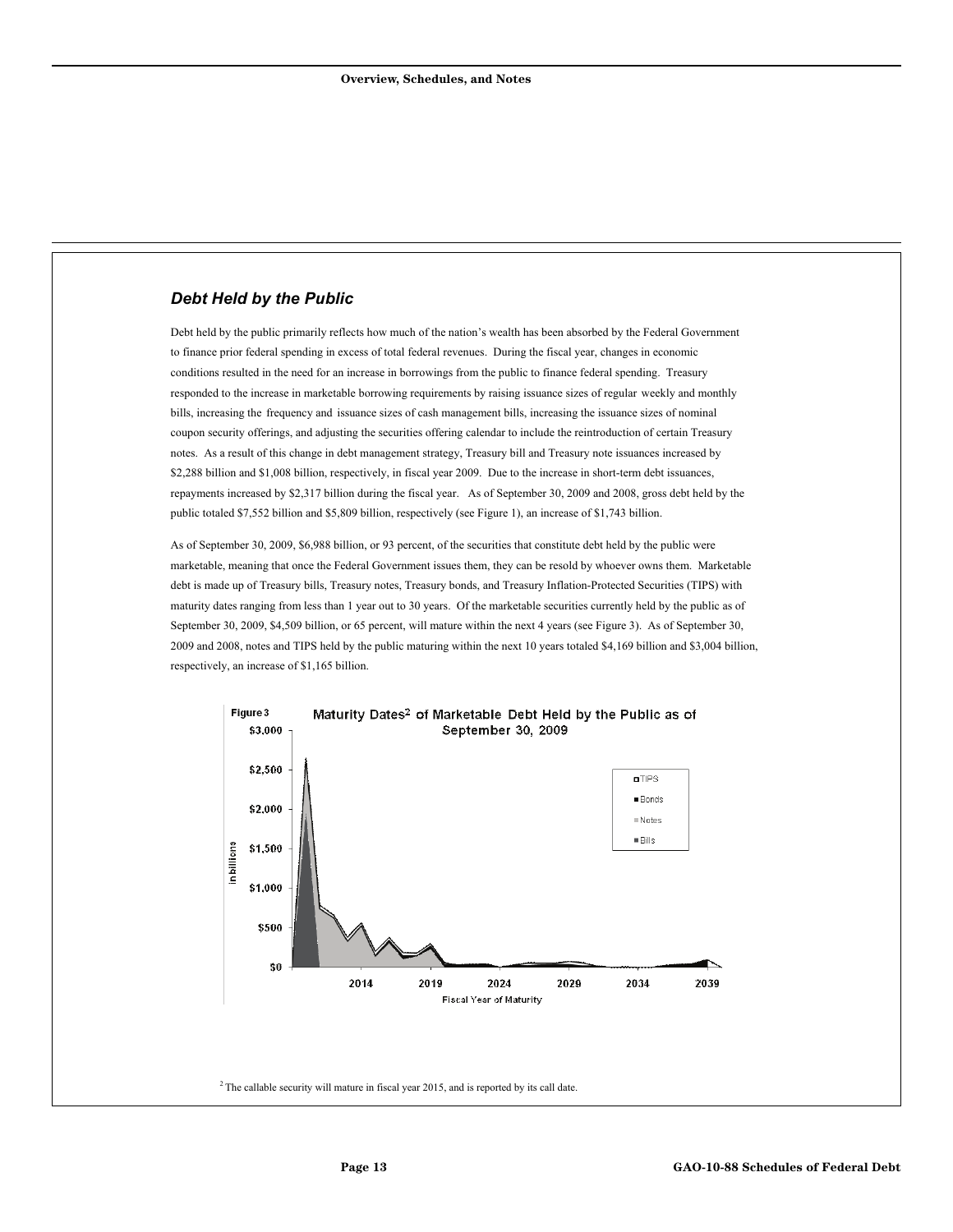# *Debt Held by the Public, cont.*

The Federal Government also issues to the public nonmarketable securities, which cannot be resold, and have maturity dates from on demand out to 40 years. As of September 30, 2009, nonmarketable securities totaled \$564 billion, or 7 percent of debt held by the public. As of that date, nonmarketable securities primarily consisted of savings securities totaling \$192 billion, special securities for state and local governments totaling \$216 billion, and Government Account Series securities totaling \$119 billion.

The Federal Reserve Banks (FRBs) act as fiscal agents for Treasury, as permitted by the Federal Reserve Act. As fiscal agents for Treasury, the FRBs play a significant role in the processing of marketable book-entry securities and paper U.S. savings bonds. For marketable book-entry securities, selected FRBs receive bids; issue book-entry securities to awarded bidders and collect payment on behalf of Treasury; and make interest and redemption payments from Treasury's account to the accounts of security holders. For paper U.S. savings bonds, selected FRBs sell, print, and deliver savings bonds; redeem savings bonds; and handle the related transfers of cash.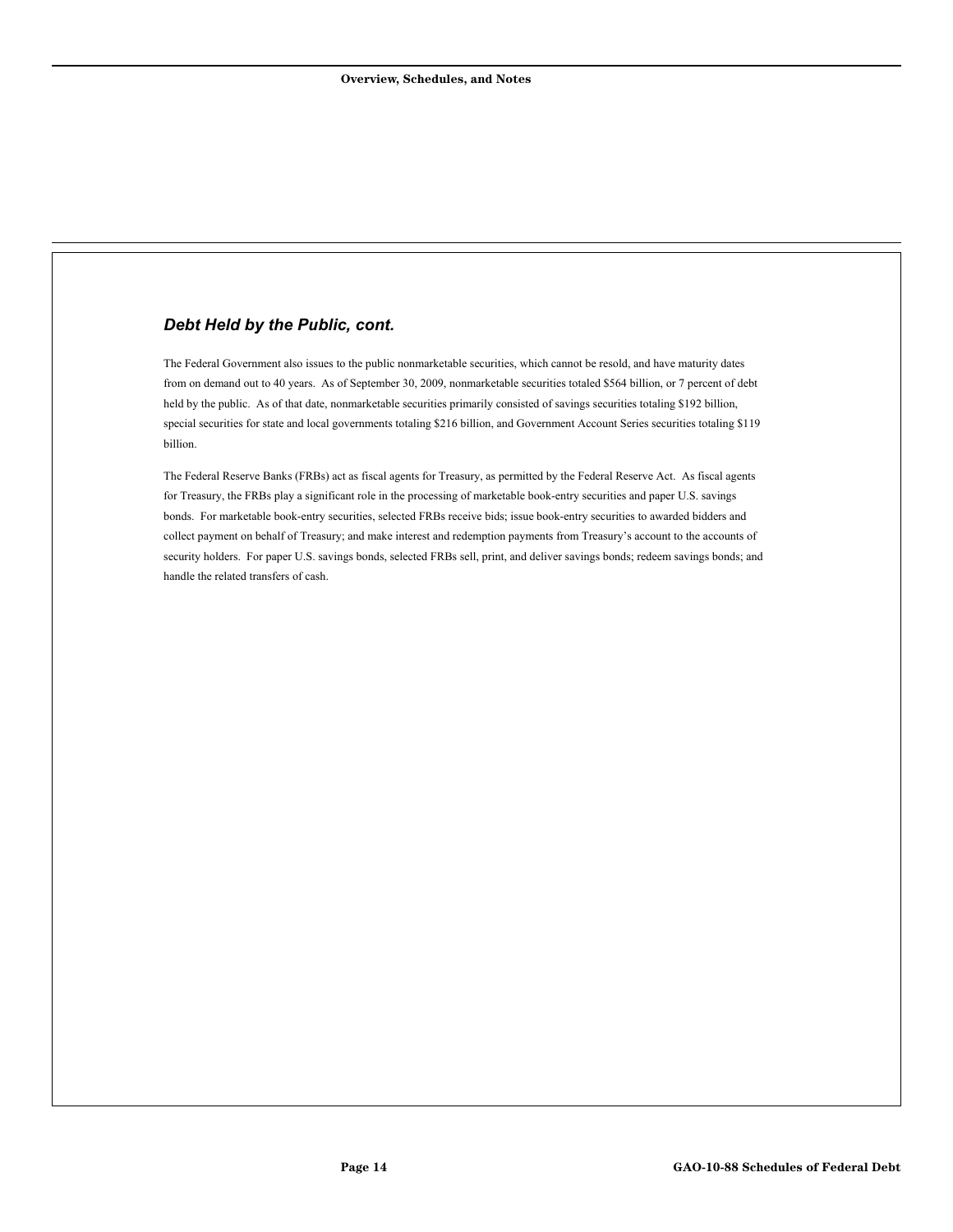# *Intragovernmental Debt Holdings*

Intragovernmental debt holdings represent balances of Treasury securities held by over 230 individual federal government accounts with either the authority or the requirement to invest excess receipts in special U.S. Treasury securities that are guaranteed for principal and interest by the full faith and credit of the U.S. Government. Intragovernmental debt holdings primarily consist of balances in the Social Security, Medicare, Military Retirement and Health Care, and Civil Service Retirement and Disability trust funds.<sup>3</sup> As of September 30, 2009, such funds accounted for \$3,986 billion, or 92 percent, of the \$4,346 billion intragovernmental debt holdings balances (see Figure 4). As of September 30, 2009 and 2008, gross intragovernmental debt holdings totaled \$4,346 billion and \$4,202 billion, respectively (see Figure 1), an increase of \$144 billion.

The majority of intragovernmental debt holdings are Government Account Series (GAS) securities. GAS securities consist of par value securities and market-based securities, with terms ranging from on demand out to 30 years. Par value securities are issued and redeemed at par (100 percent of the face value), regardless of current market conditions. Market-based securities, however, can be issued at a premium or discount and are redeemed at par value on the maturity date or at market value if redeemed before the maturity date.



<sup>3</sup> The Social Security trust funds consist of the Federal Old-Age and Survivors Insurance Trust Fund and the Federal Disability Insurance Trust Fund. The Medicare trust funds are made up of the Federal Hospital Insurance Trust Fund and the Federal Supplementary Medical Insurance Trust Fund. The Military Retirement and Health Care Funds consist of the Military Retirement Fund and the DOD Medicare-Eligible Retiree Health Care Fund.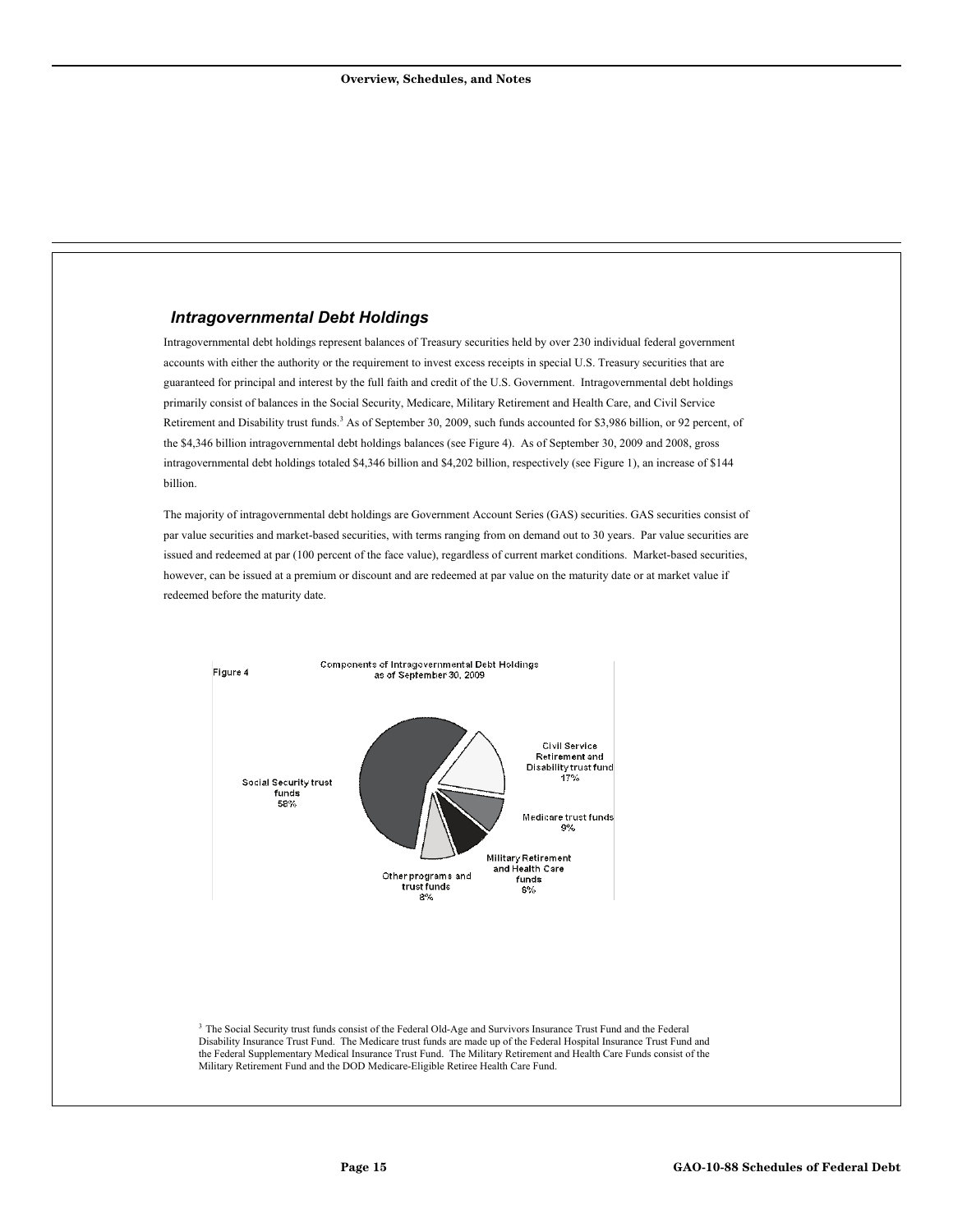# *Significant Events in Fiscal Year 2009*

### *Changes to the Statutory Debt Ceiling*

On October 3, 2008, the Emergency Economic Stabilization Act of 2008 was signed into law becoming Public Law No. 110- 343. This legislation, as amended by the Helping Families Save Their Homes Act of 2009, Pub. L. No. 111-22, Div. A, provides authority for the Department of the Treasury to purchase or insure almost \$700 billion in troubled assets held by financial institutions for the purposes of, among other things, restoring liquidity and stability to the financial system. Section 122 of this law increased the statutory debt limit by \$700 billion from \$10,615 billion to \$11,315 billion.

On February 17, 2009, the American Recovery and Reinvestment Act of 2009 was signed into law becoming Public Law No. 111-5. This legislation supports job preservation and creation, infrastructure investment, energy efficiency and science, assistance to the unemployed, and State and Local fiscal stabilization. Section 1604 of this law increased the statutory debt limit by \$789 billion from \$11,315 billion to \$12,104 billion.

The House of Representatives approved a \$925 billion increase in the statutory debt limit on April 29, 2009. H.J. Res. 45 passed the House pursuant to the provisions of S. Con. Res. 13. In an August 7, 2009, letter to Senate Majority Leader Harry Reid, the Secretary of the Treasury requested that the statutory debt limit be raised. An increase in the limitation is now awaiting Senate approval. As of September 30, 2009, the total public debt outstanding subject to the statutory debt limit was \$11,853 billion.

### *Increase in System Open Market Account Holdings*

The amount of the Federal Reserve Bank's System Open Market Account (SOMA) holdings has increased significantly from fiscal year 2008 to fiscal year 2009. Specifically, total SOMA holdings were \$769 billion as of September 30, 2009 compared to \$477 billion as of September 30, 2008. This increase is due to the Treasury portion of the large scale asset purchase program announced by the Federal Open Market Committee on March 18, 2009. This portion of the program authorized the Federal Reserve to purchase up to \$300 billion of U.S. Treasury securities to help improve conditions in private credit markets.

### *Decrease in the Supplementary Financing Program*

The Supplementary Financing Program (SFP) is a temporary program announced on September 17, 2008, by Treasury and the Federal Reserve to provide emergency cash for Federal Reserve initiatives aimed at addressing the ongoing crisis in financial markets. At the height of this program's activity, during the week of November 6, 2008, there were a total of 15 cash management bills outstanding that totaled \$560 billion. As of September 30, 2009, there were a total of 5 cash management bills outstanding that totaled \$165 billion. The decrease is a result of outstanding SFP bills that have matured and have not been reinvested in the program. On September 16, 2009, Treasury announced its intention to reduce the balance to \$15 billion in the short run to preserve flexibility in the conduct of debt management policy.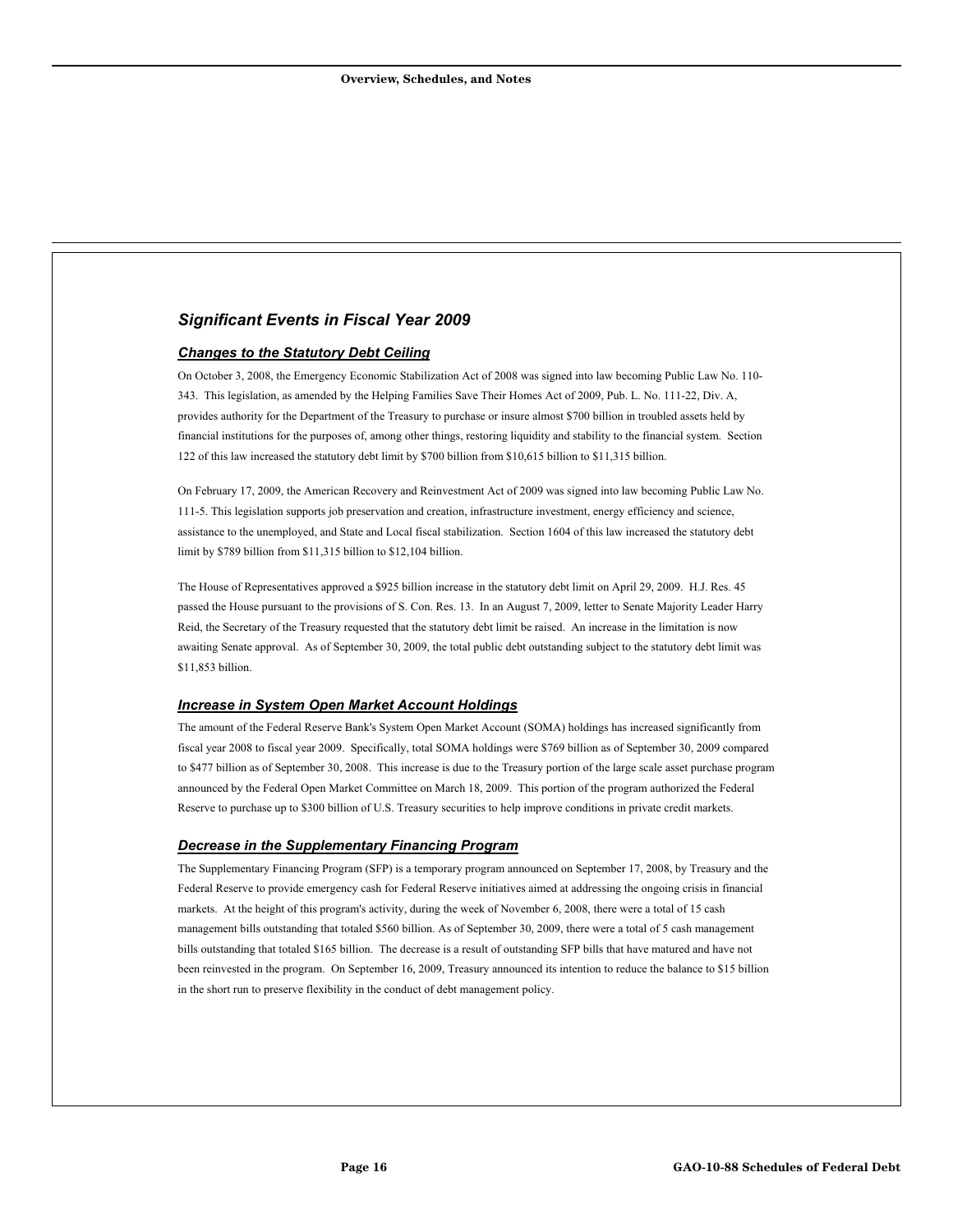# *Significant Events in Fiscal Year 2009, cont.*

## *Equity Decline in Unemployment Trust Fund Investments*

Amounts invested in Government Account Series securities by the Unemployment Trust Fund have significantly declined during fiscal year 2009. This reduction is primarily attributable to elevated nationwide unemployment rates and the corresponding withdrawal of trust fund monies for payment of unemployment insurance benefits to eligible claimants. Additionally, the fund's investment holdings have been further reduced as a result of statutory changes enacted during the year. In response to recent economic conditions, Congress passed legislation authorizing the creation of new and modification of existing unemployment programs, including Unemployment Compensation Modernization Incentive Payments, Administrative Grants to States, and extension of Emergency Unemployment Compensation benefits. In accordance with statutory language, much of the funding for the aforementioned programs was derived from amounts held within the Unemployment Trust Fund.

# *Reopening of the 10-year Note and 30-year Bond and the Reintroduction of the 3-Year and 7-Year Note*

In response to the large increase in projected financing needs, to better manage the overall debt portfolio, and to create additional flexibility in meeting uncertainty in borrowing requirements, Treasury implemented changes to the auction calendar. The changes included adding monthly 3-year notes and 7-year notes; adding a reopening of 10-year notes; and issuing 30-year bonds on a monthly basis. During the fiscal year, Treasury conducted over 290 auctions, resulting in the issuance of over \$8 trillion dollars in marketable securities.

On November 5, 2008, Treasury announced the reintroduction of the 3-year note as a result of the ongoing assessment of its debt management strategy. The last issue date for a 3-year note was in May 2007. The first auction of the reintroduced 3-year notes occurred on November 10, 2008, with a settlement date on November 17, 2008.

On November 5, 2008, Treasury announced it was moving to new-issue quarterly 30-year bond auctions beginning with the February 2009 quarterly refunding. The first auction of the reopening of 30-year bonds occurred on March 12, 2009, with a settlement on March 16, 2009. On April 29, 2009, Treasury announced a second reopening of the 30-year bond. The second reopening results in a monthly issuance of the 30-year bond. The auction of the second reopening of the 30-year bond occurred on July 9, 2009, with a settlement on July 15, 2009.

On November 5, 2008, Treasury announced the addition of a regular second reopening of the 10-year note in the month following the first reopening. Specifically, Treasury auctioned a new-issue 10-year note on November 12, 2008 during the refunding, reopened the security in December 2008, and then reopened the security again in January 2009. The first auction of the second reopening of the 10-year note occurred on January 8, 2009, for settlement on January 15, 2009. The issuance pattern of the 10-year note changed from twice a quarter to monthly.

On February 4, 2009, Treasury announced the reintroduction of the 7-year note as a result of the ongoing assessment of its debt management strategy. The last issue date for a 7-year note was in April 1993. The first auction of the reintroduced 7-year note occurred on February 26, 2009, with a settlement on March 2, 2009.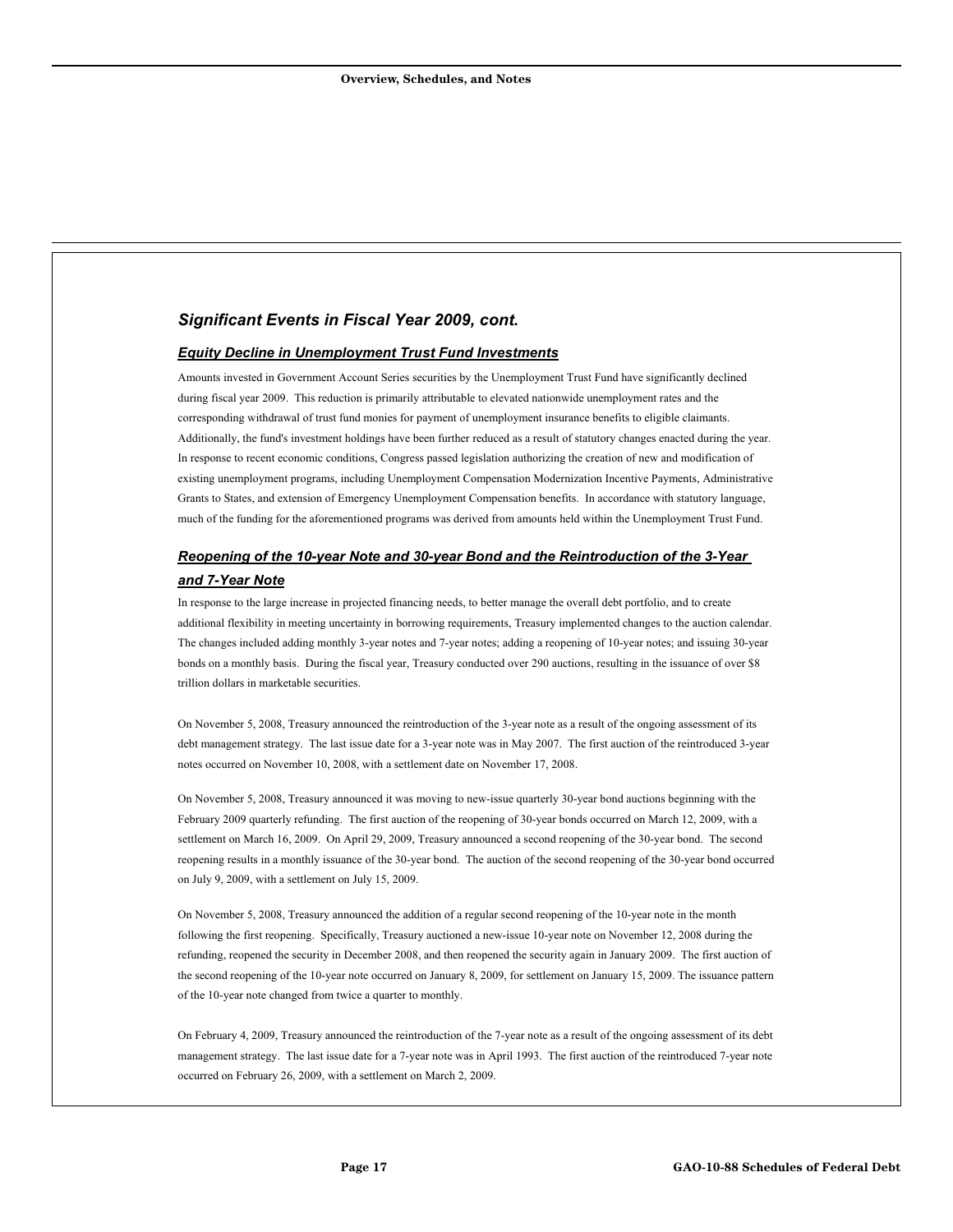# *Significant Events in Fiscal Year 2009, cont.*

## *Improved Retail Securities Services*

TreasuryDirect, BPD's internet-accessed retail system that is integral to Treasury's goal of promoting paperless systems, continues to grow. Account establishments rose by 88 thousand this past year, from 696 thousand in FY 2008 to 784 thousand in FY 2009--an increase of 13 percent. TreasuryDirect became fully functional as it was expanded to enable entities such as trusts, corporations, fiduciaries, and estates to open accounts and conduct transactions. BPD modified TreasuryDirect to support changes in Treasury's auction schedule to offer 7-year notes and to more frequently re-open notes and bonds.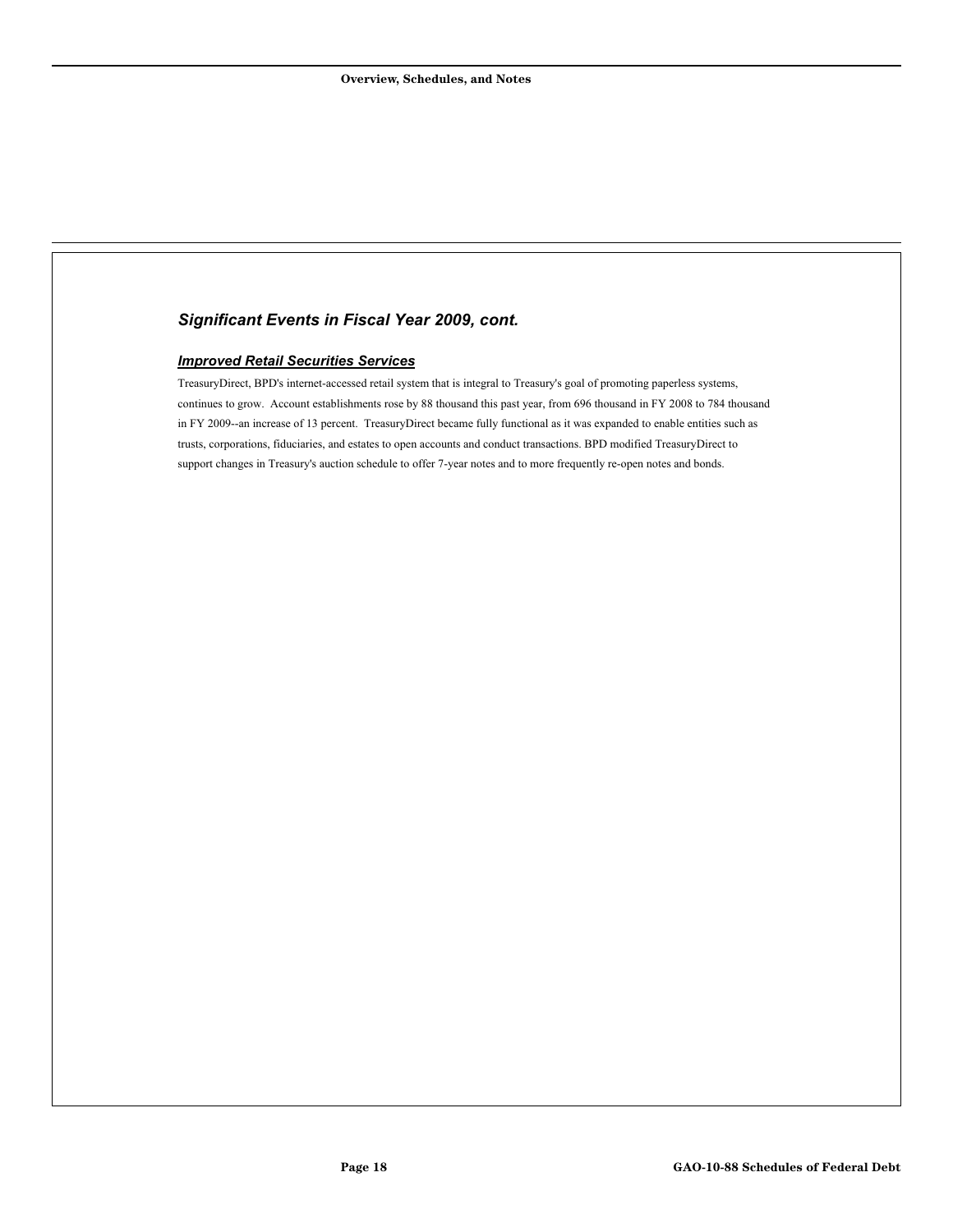## *Historical Perspective*

Federal debt outstanding is one of the largest legally binding obligations of the Federal Government. Nearly all the federal debt has been issued by the Treasury with a small portion being issued by other federal government agencies. Treasury issues debt securities for two principal reasons, (1) to borrow needed funds to finance the current operations of the Federal Government and (2) to provide an investment and accounting mechanism for certain federal government accounts' excess receipts, primarily trust funds. Total gross federal debt outstanding has dramatically increased over the past 25 years from \$1,572 billion as of September 30, 1984, to \$11,898 billion as of September 30, 2009 (see Figure 5). Large budget deficits emerged during the 1980's due to tax policy decisions and increased outlays for defense and domestic programs. Through fiscal year 1997, annual federal deficits continued to be large and debt continued to grow at a rapid pace. As a result, total federal debt increased more than three fold between 1984 and 1997.



By fiscal year 1998, federal debt held by the public was beginning to decline. In fiscal years 1998 through 2001, the amount of debt held by the public fell by \$476 billion, from \$3,815 billion to \$3,339 billion. However, federal debt held by the public began to increase in fiscal year 2002 as a result of higher federal outlays and tax policy decisions. Federal debt held by the public increased by 51.2 percent from fiscal year 2002 to fiscal year 2007. From fiscal year 2008 to fiscal year 2009, federal debt held by the public increased an additional 49.6 percent rising by \$2,503 billion. This increase is primarily a result of the federal government's response to the financial market crisis and the economic downturn. As a result, debt held by the public has increased from \$3,339 billion in 2001 to \$7,552 billion in 2009.

.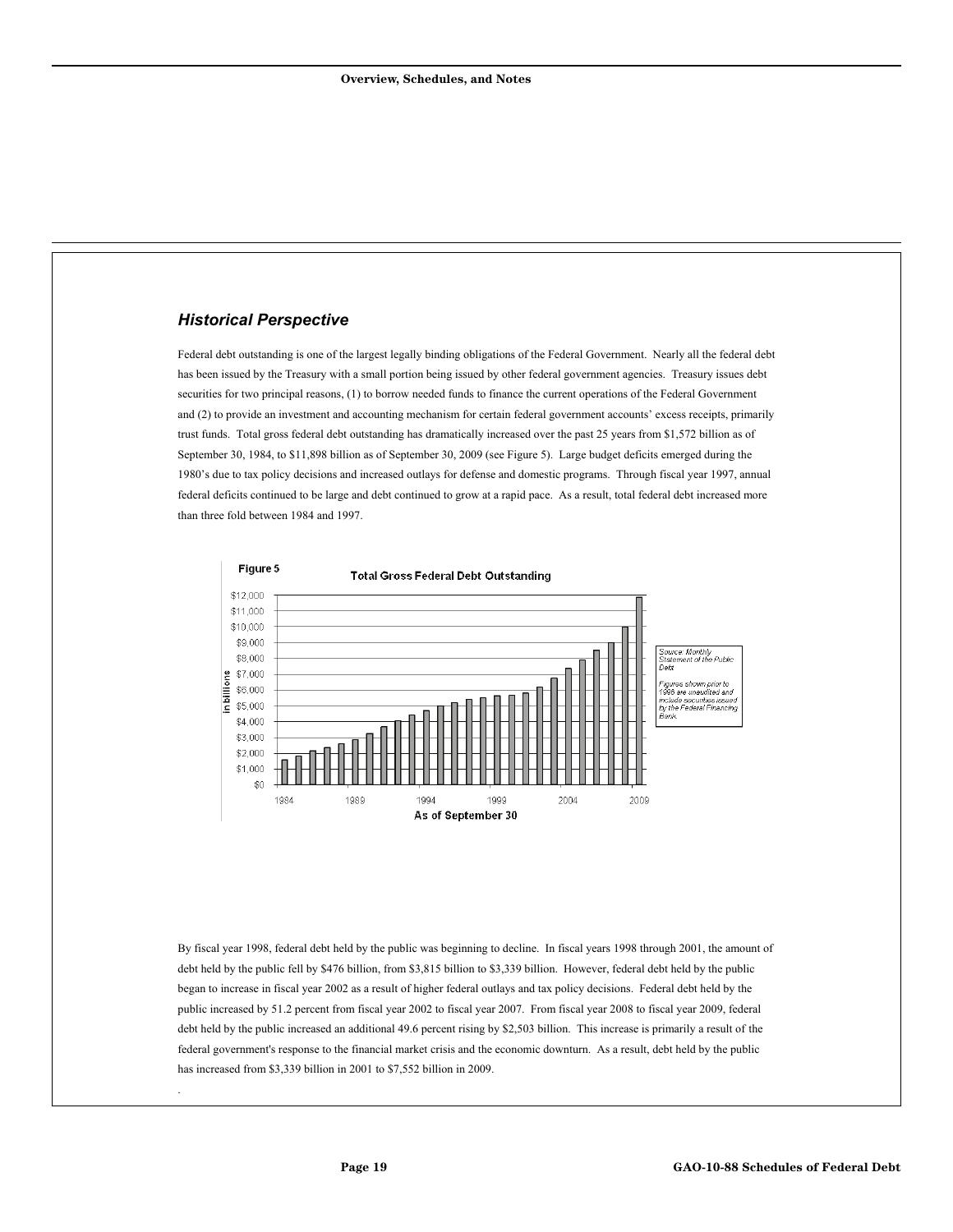# *Historical Perspective, cont.*

Even in those years where debt held by the public declined, total federal debt increased because of increases in intragovernmental debt holdings. Over the past 4 fiscal years, intragovernmental debt holdings increased by \$1,029 billion, from \$3,317 billion as of September 30, 2005, to \$4,346 billion as of September 30, 2009. By law, trust funds have the authority or are required to invest surpluses in federal securities. As a result, the intragovernmental debt holdings balances primarily represent the cumulative surplus of funds due to the trust funds' cumulative annual excess of tax receipts, interest credited, and other collections compared to spending.

As shown in Figure 6, interest rates have fluctuated over the past 25 years. The average interest rates reflected here represent the original issue weighted effective yield on securities outstanding at the end of the fiscal year.



#### Figure 6 Average Interest Rates of Federal Debt Outstanding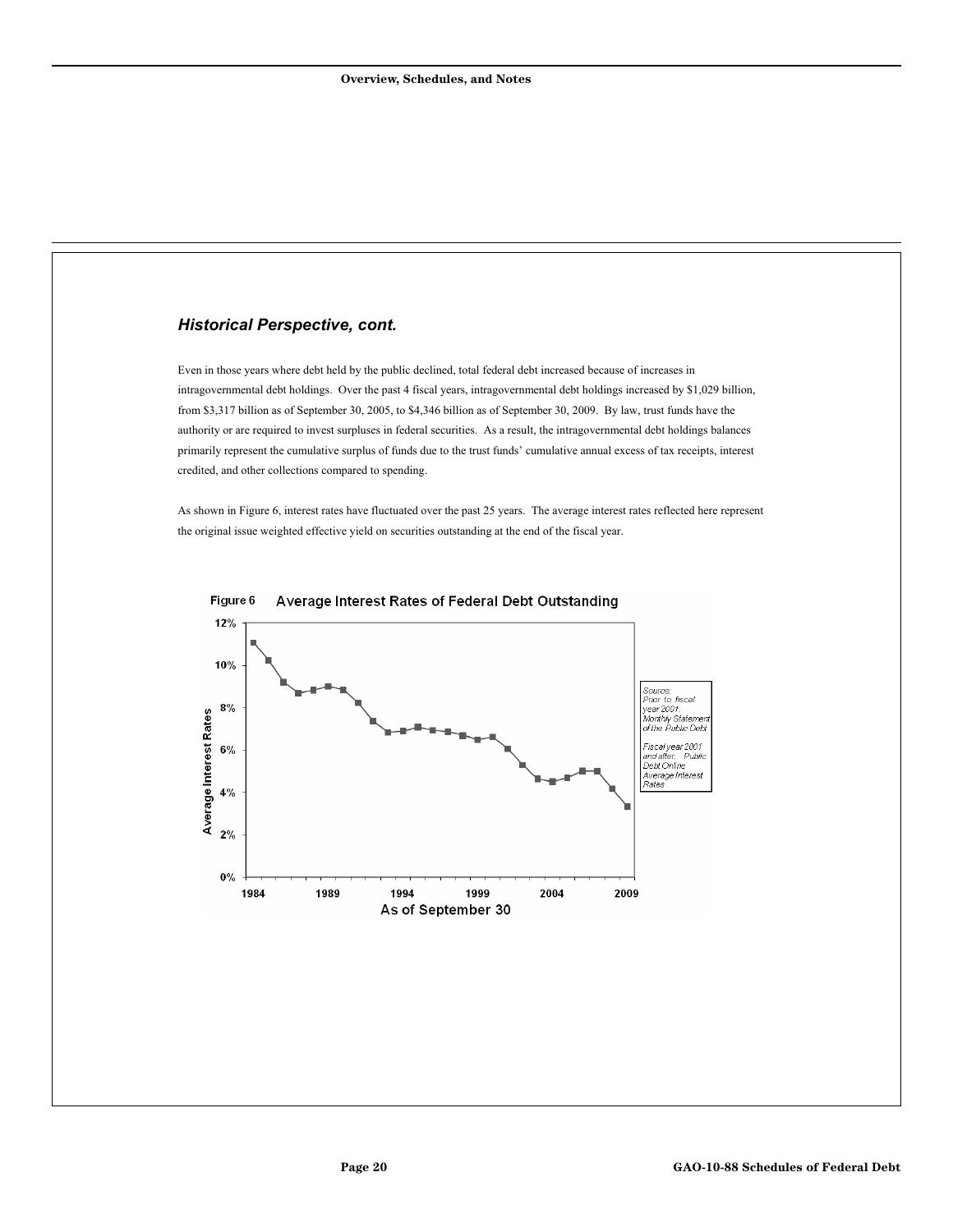# <span id="page-23-0"></span>**Schedules of Federal Debt**

|                                                                                                                                         |                           |                                | <b>Federal Debt</b>                         |                                        |                                |                                             |
|-----------------------------------------------------------------------------------------------------------------------------------------|---------------------------|--------------------------------|---------------------------------------------|----------------------------------------|--------------------------------|---------------------------------------------|
|                                                                                                                                         | <b>Held by the Public</b> |                                |                                             | <b>Intragovernmental Debt Holdings</b> |                                |                                             |
|                                                                                                                                         | Principal<br>(Note 2)     | Accrued<br>Interest<br>Payable | Net Unamortized<br>Premiums/<br>(Discounts) | Principal<br>(Note 3)                  | Accrued<br>Interest<br>Payable | Net Unamortized<br>Premiums/<br>(Discounts) |
| <b>Balance as of</b><br>September 30, 2007                                                                                              | \$5,049,305               | \$44,386                       | $($ \$39,441)                               | \$3,944,348                            | \$48,611                       | \$3,730                                     |
| <b>Increases</b><br>Borrowings from the<br>Public<br>Net Increase in<br>Intragovernmental Debt                                          | 5,645,014                 |                                | (29, 192)                                   |                                        |                                |                                             |
| Holdings<br>Accrued Interest (Note 4)                                                                                                   |                           | 209,068                        |                                             | 257,656                                | 213,943                        | 30,342                                      |
| <b>Total Increases</b>                                                                                                                  | 5,645,014                 | 209,068                        | (29, 192)                                   | 257,656                                | 213,943                        | 30,342                                      |
| <b>Decreases</b><br>Repayments of Debt Held<br>by the Public<br><b>Interest Paid</b><br>Net Amortization (Note 4)                       | 4,885,627                 | 213,327                        | (32,509)                                    |                                        | 212,161                        | 1,505                                       |
| <b>Total Decreases</b>                                                                                                                  | 4,885,627                 | 213,327                        | (32,509)                                    | $\bf{0}$                               | 212,161                        | 1,505                                       |
| <b>Balance</b> as of<br>September 30, 2008                                                                                              | 5,808,692                 | 40,127                         | (36, 124)                                   | 4,202,004                              | 50,393                         | 32,567                                      |
| <b>Increases</b><br>Borrowings from the<br>Public<br>Net Increase in<br>Intragovernmental Debt<br>Holdings<br>Accrued Interest (Note 4) | 8,946,010                 | 171,875                        | (15,054)                                    | 143,550                                | 191,955                        | 1,718                                       |
| <b>Total Increases</b>                                                                                                                  | 8,946,010                 | 171,875                        | (15, 054)                                   | 143,550                                | 191,955                        | 1,718                                       |
| <b>Decreases</b><br>Repayments of Debt Held<br>by the Public<br><b>Interest Paid</b><br>Net Amortization (Note 4)                       | 7,202,840                 | 170,654                        | (17, 273)                                   |                                        | 192,905                        | 399                                         |
| <b>Total Decreases</b>                                                                                                                  | 7,202,840                 | 170,654                        | (17, 273)                                   | $\bf{0}$                               | 192,905                        | 399                                         |

*The accompanying notes are an integral part of these schedules.*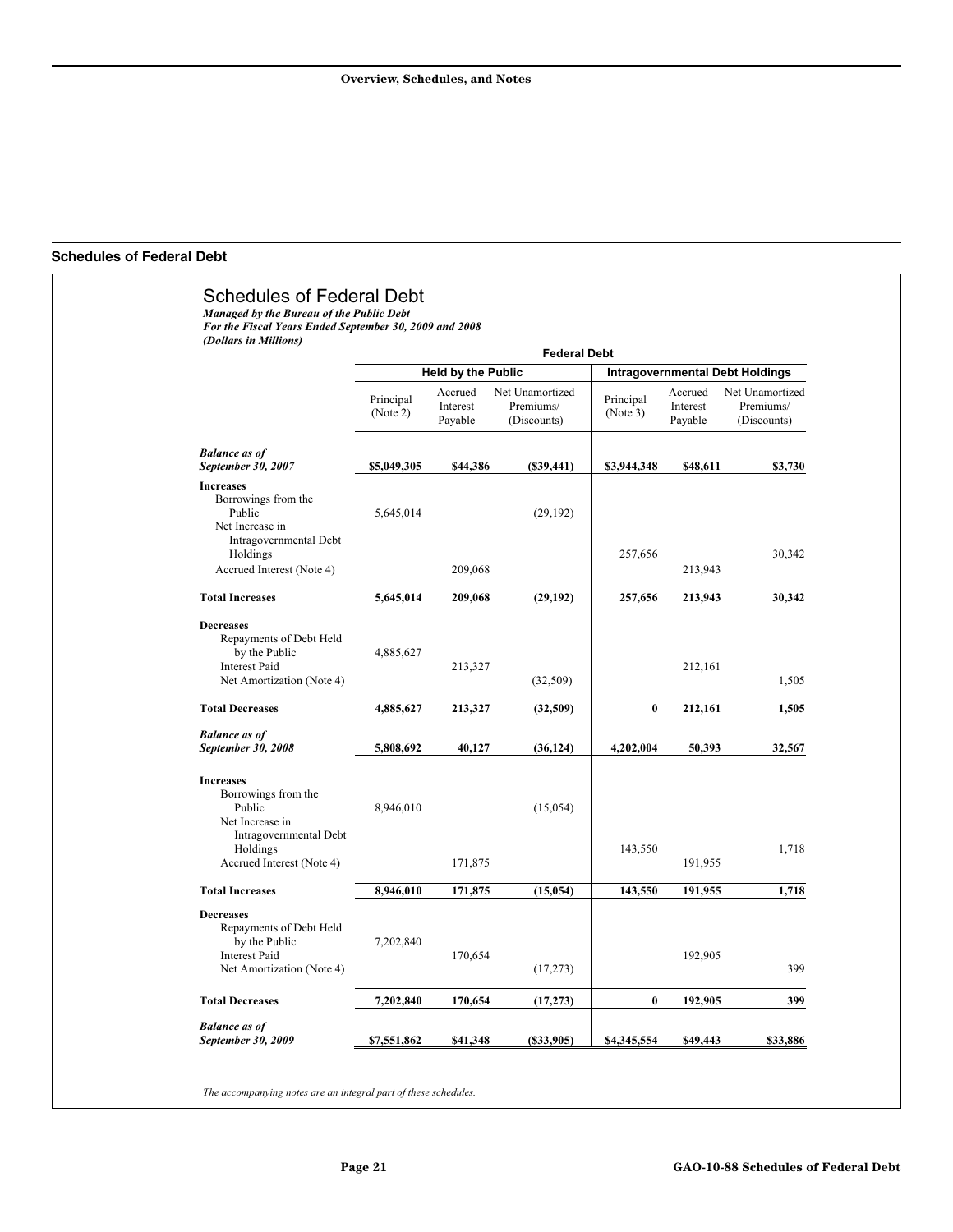### <span id="page-24-0"></span>**Notes to the Schedules of Federal Debt**

*Notes to the Schedules of Federal Debt Managed by the Bureau of the Public Debt For the Fiscal Years Ended September 30, 2009 and 2008* 

 *(Dollars in Millions)* 

**Note 1. Significant Accounting Policies** 

Basis of Presentation

The Schedules of Federal Debt Managed by the Bureau of the Public Debt (BPD) have been prepared to report fiscal year 2009 and fiscal year 2008 balances and activity relating to monies borrowed from the public and certain federal government accounts under Title 31 U.S.C. § 3101 to fund the U.S. government's operations. Permanent, indefinite appropriations are available for the payment of interest on the federal debt and the redemption of Treasury securities.

#### Reporting Entity

The Constitution empowers the Congress to borrow money on the credit of the United States. The Congress has authorized the Secretary of the Treasury to borrow monies to operate the federal government within a statutory debt limit. Title 31 U.S.C. authorizes Treasury to prescribe the debt instruments and otherwise limit and restrict the amount and composition of the debt. BPD, an organizational entity within the Fiscal Service of the Department of the Treasury, is responsible for issuing Treasury securities in accordance with such authority and to account for the resulting debt. In addition, BPD has been given the responsibility to issue Treasury securities to trust funds for trust fund receipts not needed for current benefits and expenses. BPD issues and redeems Treasury securities for the trust funds based on data provided by program agencies and other Treasury entities. BPD also issues other specific securities outside of the authority of Title 31 U.S.C. § 3101, such as HOPE Bonds. These securities are not reported on the Schedules of Federal Debt Managed by the Bureau of the Public Debt.

#### Basis of Accounting

The schedules were prepared in conformity with U.S. generally accepted accounting principles and from BPD's automated accounting system, Public Debt Accounting and Reporting System. Interest costs are recorded as expenses when incurred, instead of when paid. Certain Treasury securities are issued at a discount or premium. These discounts and premiums are amortized over the term of the security using an interest method for all long term securities and the straight line method for short term securities. The Department of the Treasury also issues Treasury Inflation-Protected Securities (TIPS). The principal for TIPS is adjusted daily over the life of the security based on the Consumer Price Index for all Urban Consumers.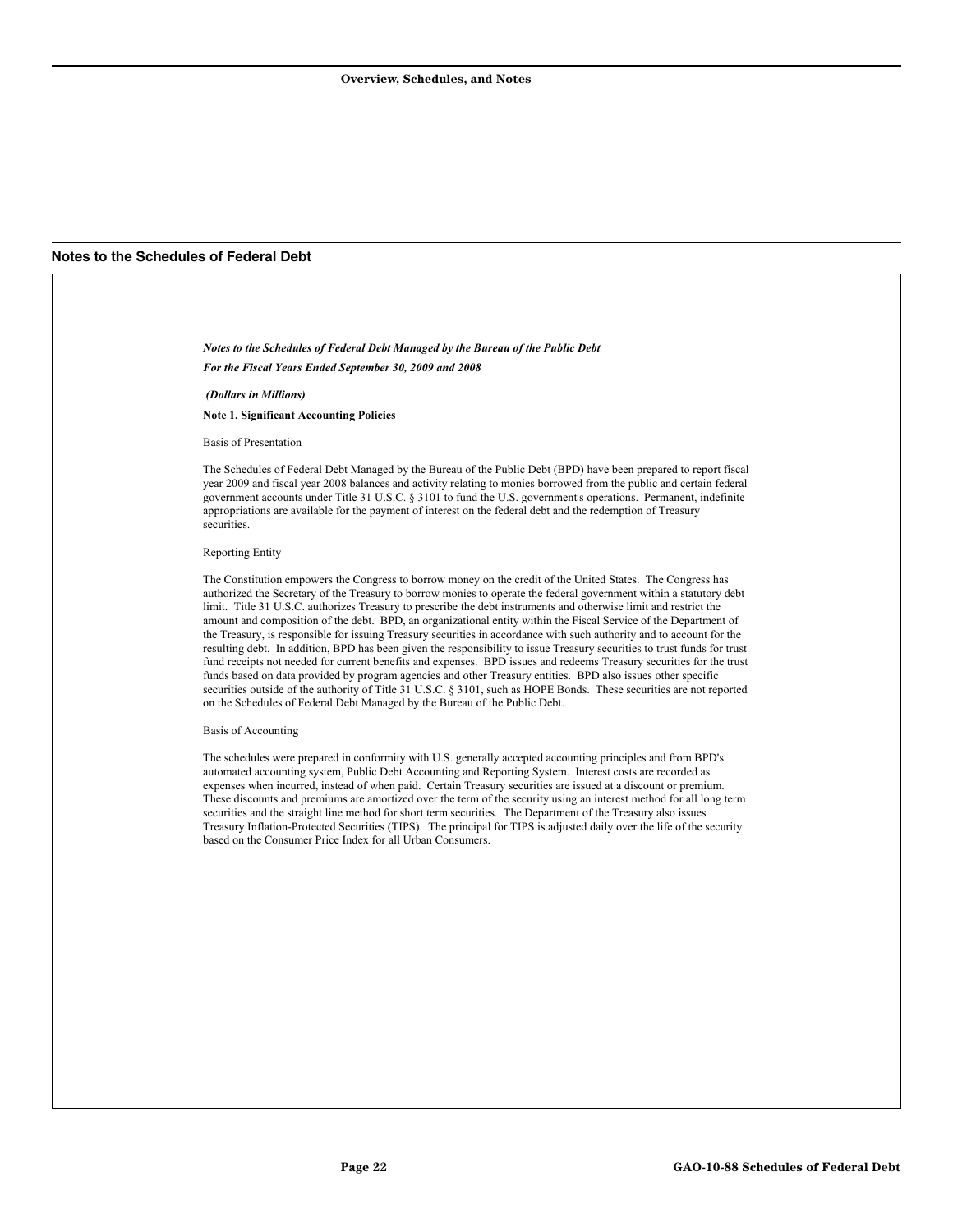| Notes to the Schedules of Federal Debt Managed by the Bureau of the Public Debt<br>For the Fiscal Years Ended September 30, 2009 and 2008                                                                                                                                                                                                                                                                                                                                                                                                                                                                                         |             |                  |             |                  |
|-----------------------------------------------------------------------------------------------------------------------------------------------------------------------------------------------------------------------------------------------------------------------------------------------------------------------------------------------------------------------------------------------------------------------------------------------------------------------------------------------------------------------------------------------------------------------------------------------------------------------------------|-------------|------------------|-------------|------------------|
| (Dollars in Millions)                                                                                                                                                                                                                                                                                                                                                                                                                                                                                                                                                                                                             |             |                  |             |                  |
| Note 2. Federal Debt Held by the Public                                                                                                                                                                                                                                                                                                                                                                                                                                                                                                                                                                                           |             |                  |             |                  |
| As of September 30, 2009 and 2008, Federal Debt Held by the Public consisted of the following:                                                                                                                                                                                                                                                                                                                                                                                                                                                                                                                                    |             |                  |             |                  |
|                                                                                                                                                                                                                                                                                                                                                                                                                                                                                                                                                                                                                                   | 2009        |                  | 2008        |                  |
|                                                                                                                                                                                                                                                                                                                                                                                                                                                                                                                                                                                                                                   |             | Average Interest |             | Average Interest |
|                                                                                                                                                                                                                                                                                                                                                                                                                                                                                                                                                                                                                                   | Amount      | Rates            | Amount      | Rates            |
| Marketable:                                                                                                                                                                                                                                                                                                                                                                                                                                                                                                                                                                                                                       |             |                  |             |                  |
| <b>Treasury Bills</b>                                                                                                                                                                                                                                                                                                                                                                                                                                                                                                                                                                                                             | \$1,986,174 | $0.3\%$          | \$1,484,332 | 1.6%             |
| <b>Treasury Notes</b>                                                                                                                                                                                                                                                                                                                                                                                                                                                                                                                                                                                                             | 3,772,964   | $3.0\%$          | 2,623,364   | 4.1%             |
| <b>Treasury Bonds</b>                                                                                                                                                                                                                                                                                                                                                                                                                                                                                                                                                                                                             | 677,491     | 6.5%             | 578,504     | 7.1%             |
| <b>TIPS</b>                                                                                                                                                                                                                                                                                                                                                                                                                                                                                                                                                                                                                       | 551,308     | 2.1%             | 523,951     | 2.0%             |
| <b>Total Marketable</b>                                                                                                                                                                                                                                                                                                                                                                                                                                                                                                                                                                                                           | \$6,987,937 |                  | \$5,210,151 |                  |
| Nonmarketable                                                                                                                                                                                                                                                                                                                                                                                                                                                                                                                                                                                                                     | \$563,925   | 3.7%             | \$598,541   | 4.1%             |
| Total Federal Debt Held by the Public                                                                                                                                                                                                                                                                                                                                                                                                                                                                                                                                                                                             | \$7,551,862 |                  | \$5,808,692 |                  |
| Treasury issues marketable bills usually at a discount, but may also issue at par, and pays the par amount of the<br>security upon maturity. The average interest rate on Treasury bills represents the original issue effective yield on<br>securities outstanding as of September 30, 2009 and 2008, respectively. Treasury bills are issued with a term of one<br>year or less.<br>Treasury issues marketable notes and bonds as long-term securities that pay semi-annual interest based on the<br>securities' stated interest rate. These securities are issued at either par value or at an amount that reflects a discount |             |                  |             |                  |

for all Urban Consumers, a widely used measure of inflation. TIPS are issued with a term of 5 years or more. At maturity, TIPS are redeemed at the inflation-adjusted principal amount, or the original par value, whichever is greater. TIPS pay a semi-annual fixed rate of interest applied to the inflation-adjusted principal. The average interest rate on TIPS represents the stated interest rate on principal plus inflation, adjusted by any discount or premium on securities outstanding as of September 30, 2009 and 2008. The TIPS Federal Debt Held by the Public inflation-adjusted principal balance includes inflation of \$57,552 million and \$72,930 million as of September 30, 2009 and 2008, respectively.

Federal Debt Held by the Public includes federal debt held outside of the U. S. government by individuals, corporations, Federal Reserve Banks (FRB), state and local governments, and foreign governments and central banks. As of September 30, 2009, the FRB had total holdings of \$769 billion, with a very small amount lent to dealers and not collateralized by other Treasury securities. As of September 30, 2008, the FRB owned \$221 billion, net of \$256 billion in securities lent to dealers and not collateralized by other Treasury securities, for total holdings of \$477 billion. These securities are held in the FRB System Open Market Account (SOMA) for the purpose of conducting monetary policy.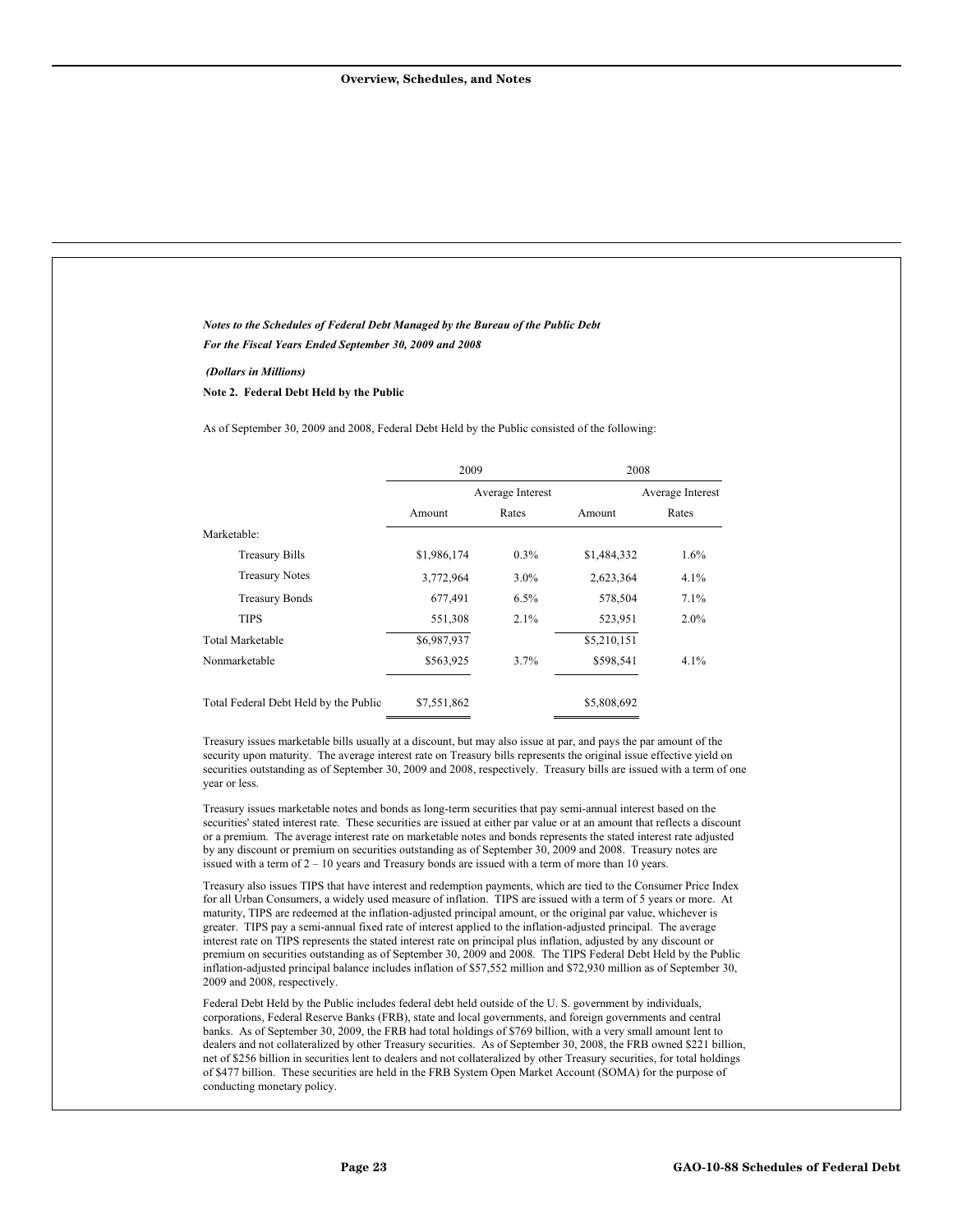$\frac{1}{\sqrt{1-\frac{1}{2}}}$ 

| Notes to the Schedules of Federal Debt Managed by the Bureau of the Public Debt                                                                                                                                                                                                                                                                                                                                                                                                                                                                                          |                                                                                                                |                                                                                                             |
|--------------------------------------------------------------------------------------------------------------------------------------------------------------------------------------------------------------------------------------------------------------------------------------------------------------------------------------------------------------------------------------------------------------------------------------------------------------------------------------------------------------------------------------------------------------------------|----------------------------------------------------------------------------------------------------------------|-------------------------------------------------------------------------------------------------------------|
| For the Fiscal Years Ended September 30, 2009 and 2008                                                                                                                                                                                                                                                                                                                                                                                                                                                                                                                   |                                                                                                                |                                                                                                             |
| (Dollars in Millions)                                                                                                                                                                                                                                                                                                                                                                                                                                                                                                                                                    |                                                                                                                |                                                                                                             |
| Note 2. Federal Debt Held by the Public (continued)                                                                                                                                                                                                                                                                                                                                                                                                                                                                                                                      |                                                                                                                |                                                                                                             |
| Treasury issues nonmarketable securities at either par value or at an amount that reflects a discount or a premium.<br>The average interest rate on the nonmarketable securities represents the original issue weighted effective yield on<br>securities outstanding as of September 30, 2009 and 2008. Nonmarketable securities are issued with a term of on<br>demand out to 40 years.                                                                                                                                                                                 |                                                                                                                |                                                                                                             |
| As of September 30, 2009 and 2008, nonmarketable securities consisted of the following:                                                                                                                                                                                                                                                                                                                                                                                                                                                                                  | 2009                                                                                                           | 2008                                                                                                        |
|                                                                                                                                                                                                                                                                                                                                                                                                                                                                                                                                                                          |                                                                                                                |                                                                                                             |
| <b>Domestic Series</b>                                                                                                                                                                                                                                                                                                                                                                                                                                                                                                                                                   | \$29,995                                                                                                       | \$29,995                                                                                                    |
| Foreign Series                                                                                                                                                                                                                                                                                                                                                                                                                                                                                                                                                           | 4,886                                                                                                          | 2,986                                                                                                       |
| R.E.A. Series                                                                                                                                                                                                                                                                                                                                                                                                                                                                                                                                                            | $\mathbf{1}$                                                                                                   | 1                                                                                                           |
| State and Local Government Series                                                                                                                                                                                                                                                                                                                                                                                                                                                                                                                                        | 216,488                                                                                                        | 260,238                                                                                                     |
| United States Savings Securities                                                                                                                                                                                                                                                                                                                                                                                                                                                                                                                                         | 192,452                                                                                                        | 194,253                                                                                                     |
| Government Account Series                                                                                                                                                                                                                                                                                                                                                                                                                                                                                                                                                | 118,636                                                                                                        | 107,498                                                                                                     |
| Other                                                                                                                                                                                                                                                                                                                                                                                                                                                                                                                                                                    | 1,467                                                                                                          | 3,570                                                                                                       |
| Total Nonmarketable                                                                                                                                                                                                                                                                                                                                                                                                                                                                                                                                                      | \$563,925                                                                                                      | \$598,541                                                                                                   |
| Government Account Series (GAS) securities are nonmarketable securities issued to federal government accounts.<br>Federal Debt Held by the Public includes GAS securities issued to certain federal government accounts. One<br>example is the GAS securities held by the Government Securities Investment Fund (G-Fund) of the federal<br>employees' Thrift Savings Plan. Federal employees and retirees who have individual accounts own the GAS<br>securities held by the fund. For this reason, these securities are considered part of the Federal Debt Held by the | Public rather than Intragovernmental Debt Holdings. The GAS securities held by the G-Fund consist of overnight | investments redeemed one business day after their issue. The net increase in amounts borrowed from the fund |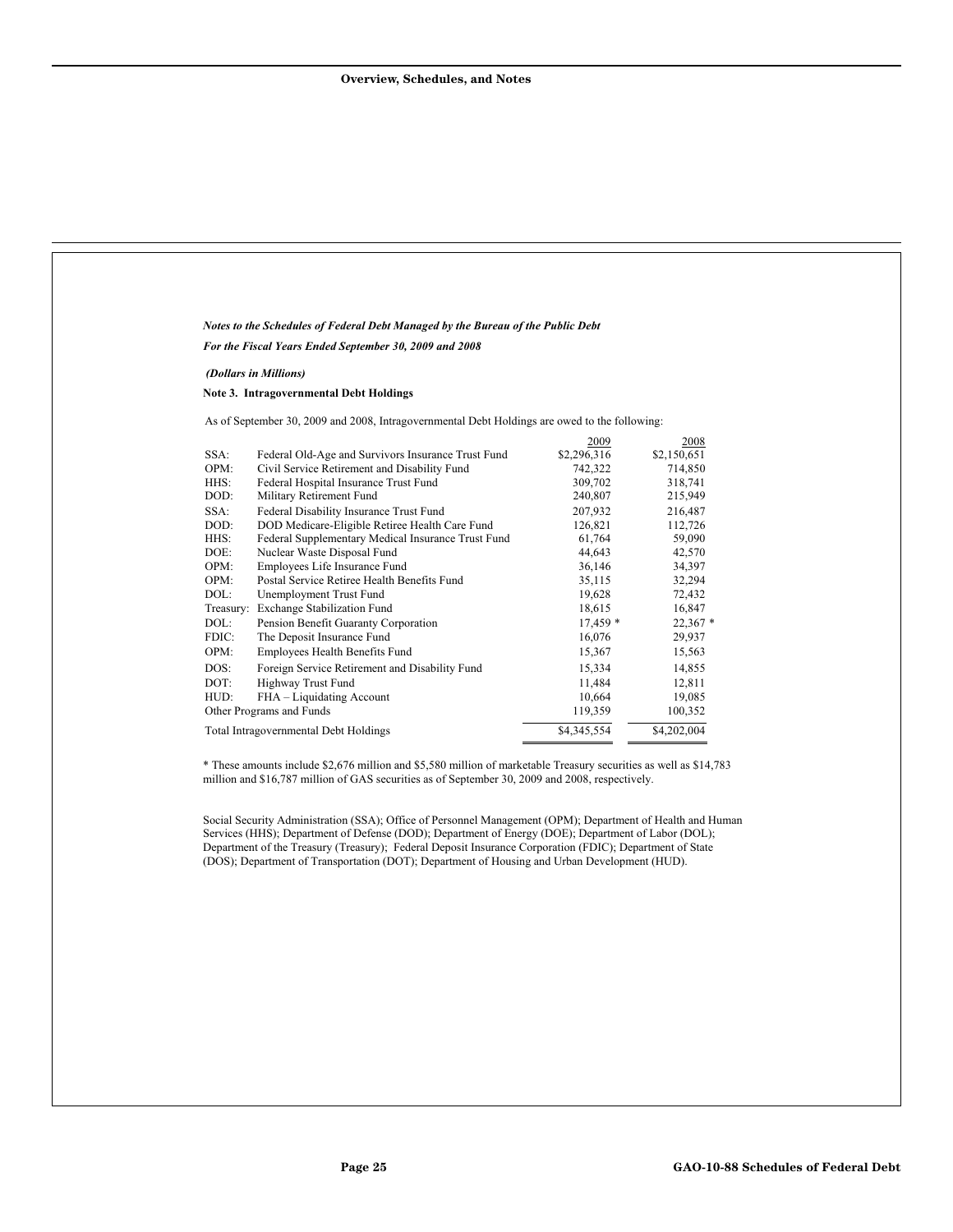| Notes to the Schedules of Federal Debt Managed by the Bureau of the Public Debt                                                                                                                                                                                                                                                                                                                                                                                                                                                                                                                                                                                                                                                                                                                                                                                  |                     |                     |
|------------------------------------------------------------------------------------------------------------------------------------------------------------------------------------------------------------------------------------------------------------------------------------------------------------------------------------------------------------------------------------------------------------------------------------------------------------------------------------------------------------------------------------------------------------------------------------------------------------------------------------------------------------------------------------------------------------------------------------------------------------------------------------------------------------------------------------------------------------------|---------------------|---------------------|
| For the Fiscal Years Ended September 30, 2009 and 2008                                                                                                                                                                                                                                                                                                                                                                                                                                                                                                                                                                                                                                                                                                                                                                                                           |                     |                     |
| (Dollars in Millions)                                                                                                                                                                                                                                                                                                                                                                                                                                                                                                                                                                                                                                                                                                                                                                                                                                            |                     |                     |
| Note 3. Intragovernmental Debt Holdings (continued)                                                                                                                                                                                                                                                                                                                                                                                                                                                                                                                                                                                                                                                                                                                                                                                                              |                     |                     |
| Intragovernmental Debt Holdings primarily consist of GAS securities. Treasury issues GAS securities at either par<br>value or at an amount that reflects a discount or a premium. The average interest rates on Intragovernmental Debt<br>Holdings for fiscal years 2009 and 2008 were 4.3 and 4.8 percent, respectively. The average interest rate represents<br>the original issue weighted effective yield on securities outstanding as of September 30, 2009 and 2008. GAS<br>securities are issued with a term of on demand to 30 years. GAS securities include TIPS, which are reported at an<br>inflation-adjusted principal balance using the Consumer Price Index for all Urban Consumers. As of September 30,<br>2009 and 2008, the inflation-adjusted principal balance included inflation of \$54,775 million and \$54,776 million,<br>respectively. |                     |                     |
| Note 4. Interest Expense                                                                                                                                                                                                                                                                                                                                                                                                                                                                                                                                                                                                                                                                                                                                                                                                                                         |                     |                     |
| Interest expense on Federal Debt Managed by BPD for fiscal years 2009 and 2008 consisted of the<br>following:                                                                                                                                                                                                                                                                                                                                                                                                                                                                                                                                                                                                                                                                                                                                                    |                     |                     |
|                                                                                                                                                                                                                                                                                                                                                                                                                                                                                                                                                                                                                                                                                                                                                                                                                                                                  | 2009                | 2008                |
|                                                                                                                                                                                                                                                                                                                                                                                                                                                                                                                                                                                                                                                                                                                                                                                                                                                                  |                     |                     |
| Federal Debt Held by the Public<br><b>Accrued Interest</b><br>Net Amortization of Premiums and Discounts                                                                                                                                                                                                                                                                                                                                                                                                                                                                                                                                                                                                                                                                                                                                                         | \$171,875<br>17,273 | \$209,068<br>32,509 |
| Total Interest Expense on Federal Debt Held by the Public                                                                                                                                                                                                                                                                                                                                                                                                                                                                                                                                                                                                                                                                                                                                                                                                        | 189,148             | 241,577             |
| Intragovernmental Debt Holdings<br>Accrued Interest<br>Net Amortization of Premiums and Discounts                                                                                                                                                                                                                                                                                                                                                                                                                                                                                                                                                                                                                                                                                                                                                                | 191,955<br>(399)    | 213,943<br>(1,505)  |
| Total Interest Expense on Intragovernmental Debt Holdings                                                                                                                                                                                                                                                                                                                                                                                                                                                                                                                                                                                                                                                                                                                                                                                                        | 191,556             | 212,438             |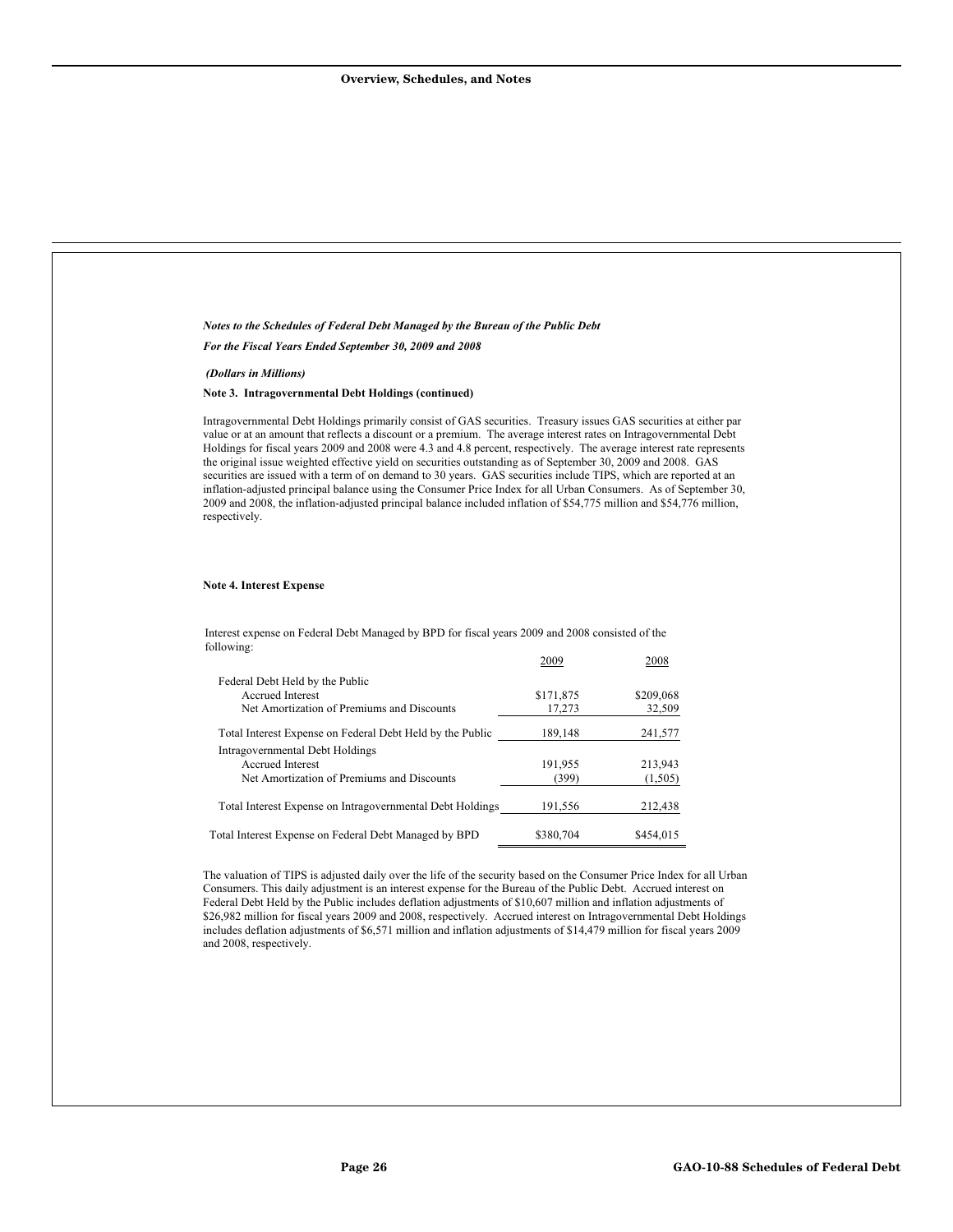| Notes to the Schedules of Federal Debt Managed by the Bureau of the Public Debt                                                                                                  |                             |                                                                                                                                                                                                                                                                                                                                                                                                                                                                   |  |
|----------------------------------------------------------------------------------------------------------------------------------------------------------------------------------|-----------------------------|-------------------------------------------------------------------------------------------------------------------------------------------------------------------------------------------------------------------------------------------------------------------------------------------------------------------------------------------------------------------------------------------------------------------------------------------------------------------|--|
| For the Fiscal Years Ended September 30, 2009 and 2008                                                                                                                           |                             |                                                                                                                                                                                                                                                                                                                                                                                                                                                                   |  |
| (Dollars in Millions)                                                                                                                                                            |                             |                                                                                                                                                                                                                                                                                                                                                                                                                                                                   |  |
| Note 5. Fund Balance With Treasury                                                                                                                                               |                             |                                                                                                                                                                                                                                                                                                                                                                                                                                                                   |  |
|                                                                                                                                                                                  |                             |                                                                                                                                                                                                                                                                                                                                                                                                                                                                   |  |
|                                                                                                                                                                                  | As of<br>September 30, 2009 | As of<br>September 30, 2008                                                                                                                                                                                                                                                                                                                                                                                                                                       |  |
| Appropriated Funds Obligated<br>Fiduciary Funds Obligated<br><b>Total FBWT</b>                                                                                                   | \$115<br>\$3<br>\$118       | \$168<br>\$0<br>\$168                                                                                                                                                                                                                                                                                                                                                                                                                                             |  |
| The Fund Balance with Treasury (FBWT), a non-entity, intragovernmental account, is not included on the<br>Schedules of Federal Debt and is presented for informational purposes. |                             |                                                                                                                                                                                                                                                                                                                                                                                                                                                                   |  |
| securities backed by the full faith and credit of the federal government.                                                                                                        |                             | Prior to October 1, 2008, all FBWT balances were recognized on Treasury's Balance Sheet as Appropriated Funds<br>Obligated. Beginning with fiscal year 2009, and in conjunction with SFFAS No. 31: Accounting for Fiduciary<br>Activities, FBWT related to Fiduciary Funds Obligated are no longer shown on the face of Treasury's financial<br>statements but are presented as a note disclosure. The \$3 million of Fiduciary Funds Obligated relates to agency |  |
|                                                                                                                                                                                  |                             |                                                                                                                                                                                                                                                                                                                                                                                                                                                                   |  |
|                                                                                                                                                                                  |                             |                                                                                                                                                                                                                                                                                                                                                                                                                                                                   |  |
|                                                                                                                                                                                  |                             |                                                                                                                                                                                                                                                                                                                                                                                                                                                                   |  |
|                                                                                                                                                                                  |                             |                                                                                                                                                                                                                                                                                                                                                                                                                                                                   |  |
|                                                                                                                                                                                  |                             |                                                                                                                                                                                                                                                                                                                                                                                                                                                                   |  |
|                                                                                                                                                                                  |                             |                                                                                                                                                                                                                                                                                                                                                                                                                                                                   |  |
|                                                                                                                                                                                  |                             |                                                                                                                                                                                                                                                                                                                                                                                                                                                                   |  |
|                                                                                                                                                                                  |                             |                                                                                                                                                                                                                                                                                                                                                                                                                                                                   |  |
|                                                                                                                                                                                  |                             |                                                                                                                                                                                                                                                                                                                                                                                                                                                                   |  |
|                                                                                                                                                                                  |                             |                                                                                                                                                                                                                                                                                                                                                                                                                                                                   |  |
|                                                                                                                                                                                  |                             |                                                                                                                                                                                                                                                                                                                                                                                                                                                                   |  |
|                                                                                                                                                                                  |                             |                                                                                                                                                                                                                                                                                                                                                                                                                                                                   |  |
|                                                                                                                                                                                  |                             |                                                                                                                                                                                                                                                                                                                                                                                                                                                                   |  |
|                                                                                                                                                                                  |                             |                                                                                                                                                                                                                                                                                                                                                                                                                                                                   |  |
|                                                                                                                                                                                  |                             |                                                                                                                                                                                                                                                                                                                                                                                                                                                                   |  |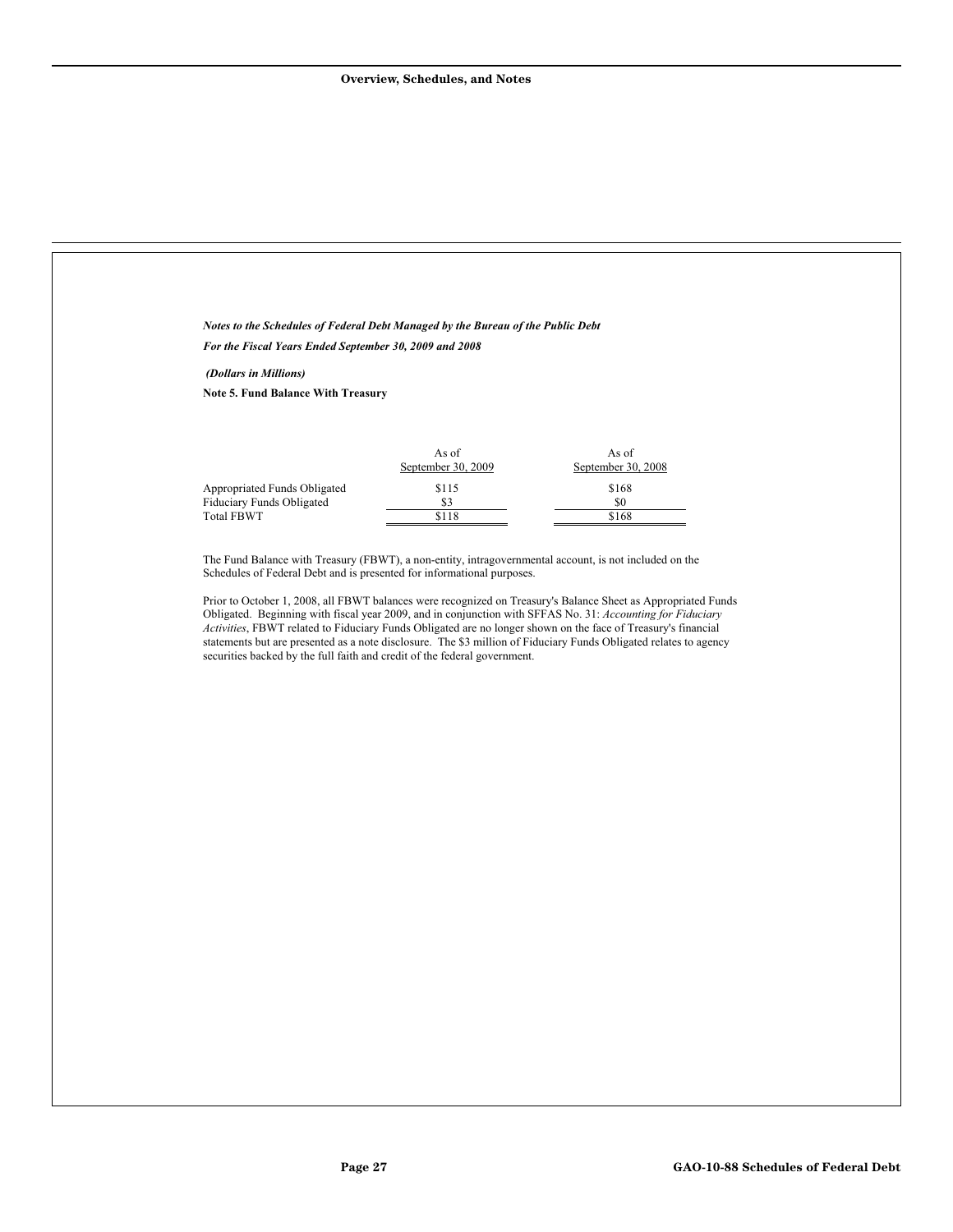# <span id="page-30-0"></span>Management's Report on Internal Control over Financial Reporting Related to the Schedule of **Federal** Debt

Management's Report on Internal Control over Financial Reporting Related to the **Schedule of Federal Debt** The Bureau of the Public Debt's (BPD) internal control over financial reporting related to the Schedule of Federal Debt is a process effected by those charged with governance, management, and other personnel, the objectives of which are to provide reasonable assurance that (1) transactions are properly recorded, processed, and summarized to permit the preparation of the Schedule of Federal Debt in accordance with U.S. generally accepted accounting principles; and (2) transactions related to the Schedule of Federal Debt are executed in accordance with laws governing the use of budget authority and other laws and regulations that could have a direct and material effect on the Schedule of Federal Debt. BPD management is responsible for establishing and maintaining effective internal control over financial reporting. BPD management evaluated the effectiveness of BPD's internal control over financial reporting related to the Schedule of Federal Debt as of September 30, 2009, based on the criteria established under 31 U.S.C. 3512 (c), (d) (commonly known as the Federal Manager's Financial Integrity Act). Based on that evaluation, we conclude that, as of September 30, 2009, BPD's internal control over financial reporting related to the Schedule of Federal Debt was effective. Bureau of the Public Debt November 2, 2009 Van Zeck Fred Pyatt Chief Financial Officer Commissione Debra L. Hines Kimberly McCoy Assistant Commissioner, OPDA Chief Information Officer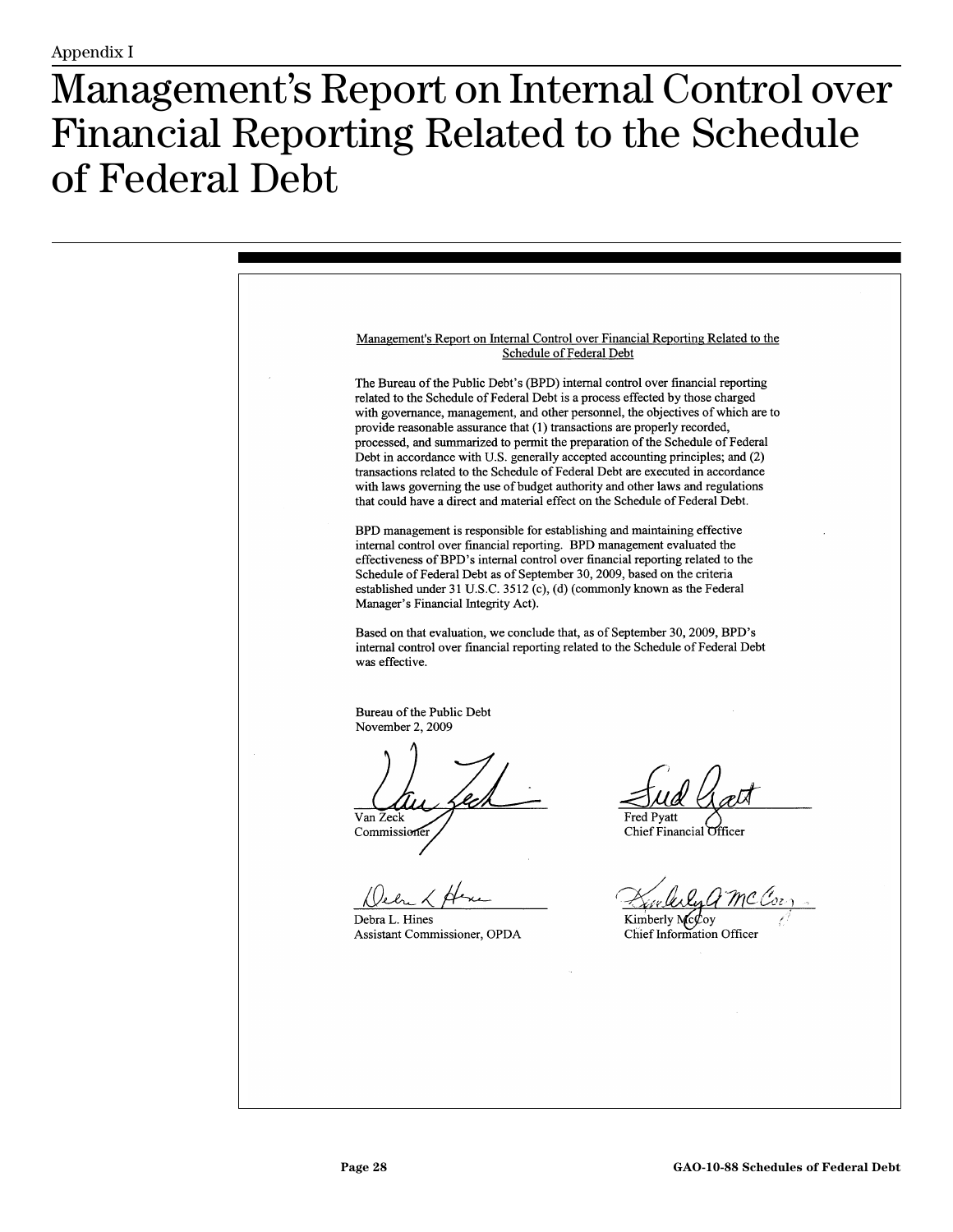# <span id="page-31-0"></span>**Comments from the Bureau of the Public Debt**

DEPARTMENT OF THE TREASURY BUREAU OF THE PUBLIC DEBT WASHINGTON, DC 20239-0001 November 6, 2009 Mr. Gary T. Engel Director, Financial Management and Assurance Government Accountability Office 441 G Street, N.W. Washington, DC 20548 Dear Mr. Engel: This letter is our response to your audit of the Schedules of Federal Debt Managed by the Bureau of the Public Debt for the fiscal years ended September 30, 2009 and 2008. We agree with your audit report's conclusions. This year was an especially challenging year as we were faced with the compliance of the auditing standard, AT Section 501, and the implementation of the Management's Report on Internal Control over Financial Reporting Related to the Schedule of Federal Debt letter. We appreciate the knowledge and experience displayed by your audit team as we finalize the thirteenth consecutive year of our professional relationship. We would like to thank you and your staff for your efficiency and timeliness as we face more stringent audit requirements. Through combined efforts, the usability of these reports continues to grow and we look forward to continuing this productive and successful relationship. Sincerely,  $Van$  Zeck Commissioner www.treasurydirect.gov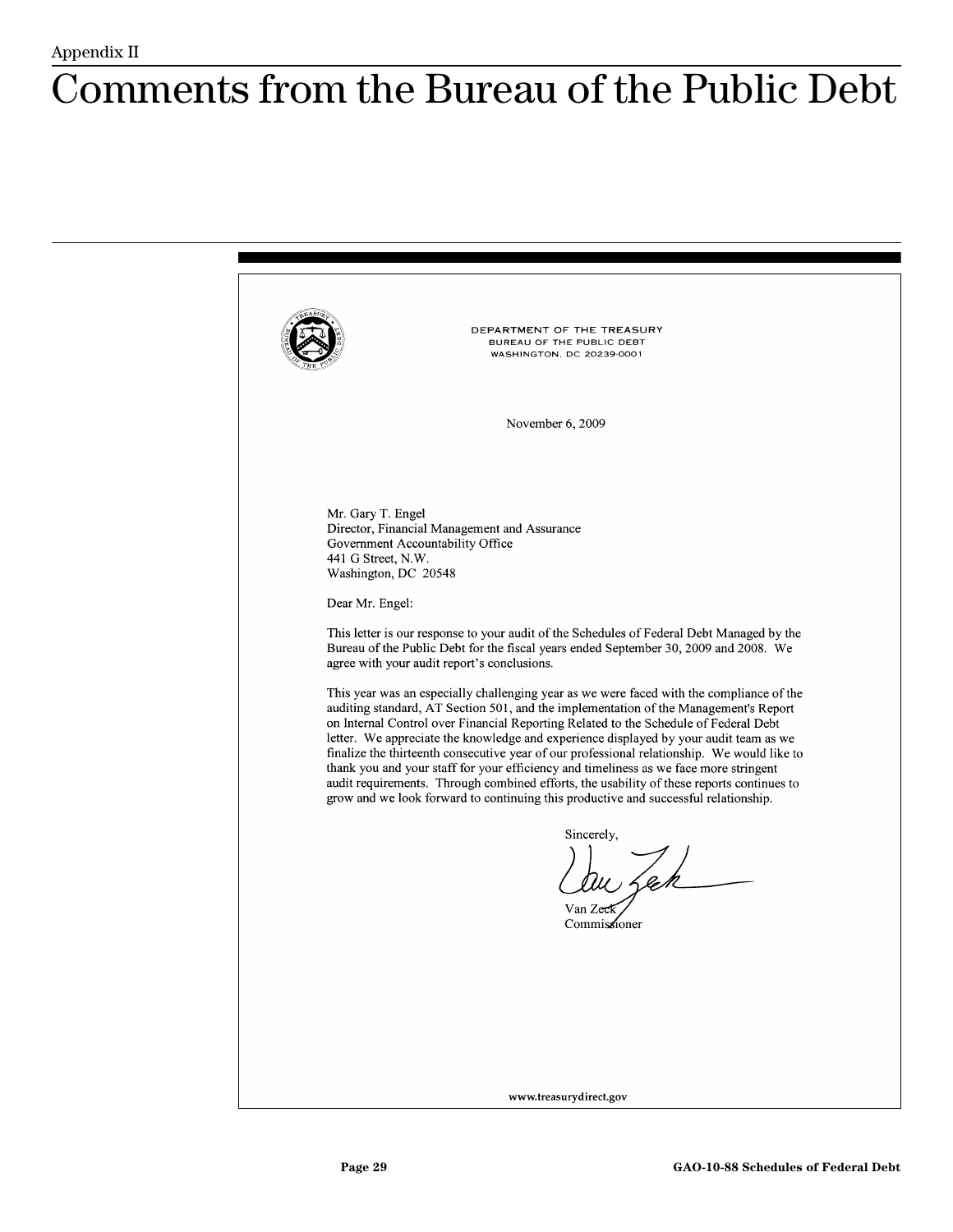# <span id="page-32-0"></span>GAO Contact and Staff Acknowledgments

| <b>GAO</b> Contact | Gary T. Engel, (202) 512-3406 or engelg@gao.gov                                                                                                                                                                                                                                                                                                                                             |
|--------------------|---------------------------------------------------------------------------------------------------------------------------------------------------------------------------------------------------------------------------------------------------------------------------------------------------------------------------------------------------------------------------------------------|
| Acknowledgments    | The following individuals made key contributions to this report: Dawn B.<br>Simpson, Assistant Director; Dean D. Carpenter; Lauren J. Catchpole;<br>Dennis L. Clarke; Francisco Diaz, Jr.; Michael T. Grimes; Vivian M.<br>Gutierrez; Nicole M. McGuire; Yvonne D. Moss; Seong Bin Park; Gabrielle<br>N. Perret; Eric H. Stalcup; Carolyn M. Voltz; Melissa A. Wolf; and Tory E.<br>Wudtke. |